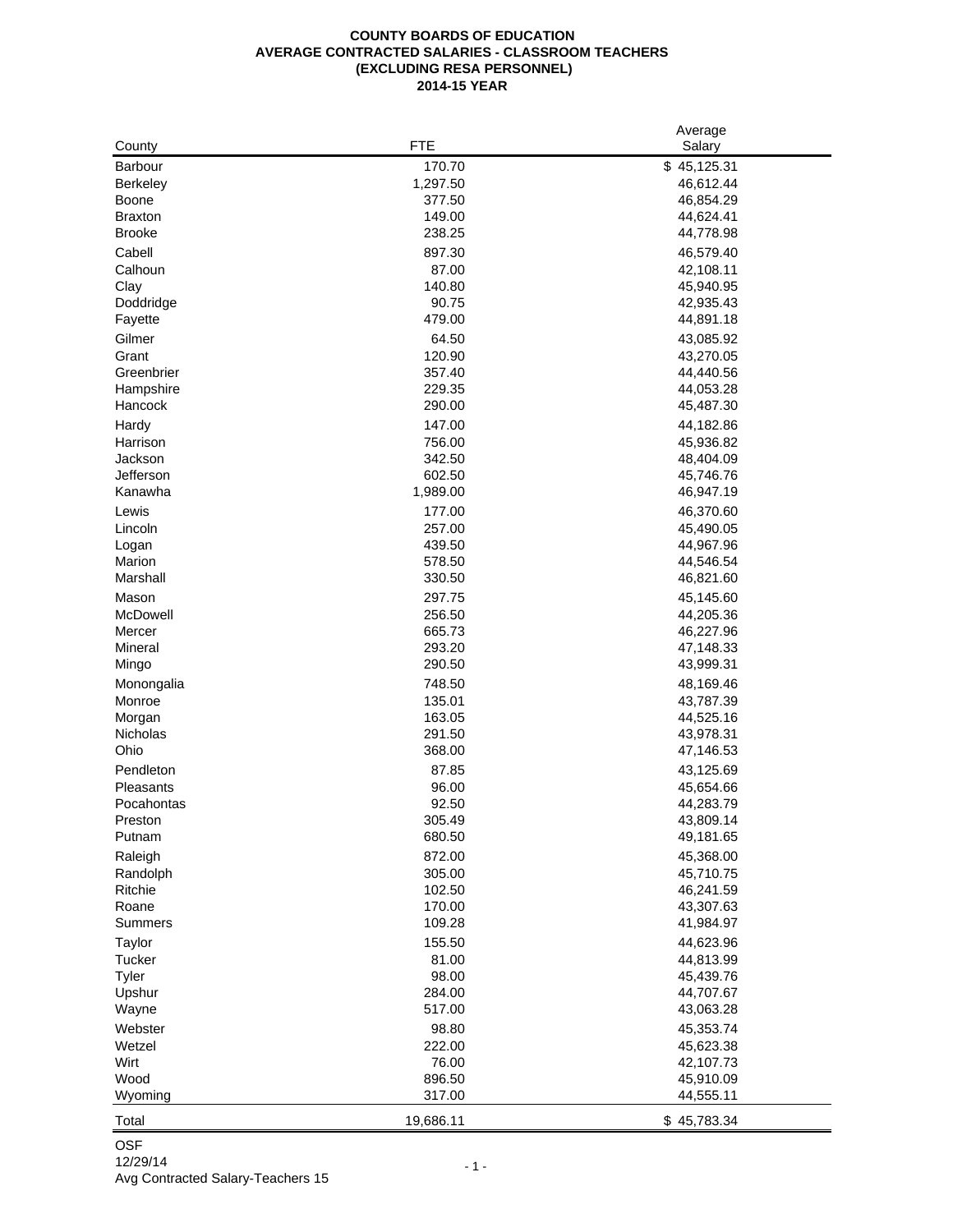#### **COUNTY BOARDS OF EDUCATION AVERAGE CONTRACTED SALARIES - CLASSROOM TEACHERS (EXCLUDING RESA PERSONNEL - ARRANGED IN DESCENDING ORDER BY AVERAGE) 2014-15 YEAR**

|               |                |            | Average         |
|---------------|----------------|------------|-----------------|
| Ct.           | County         | <b>FTE</b> | Salary          |
| 1.            | Putnam         | 680.50     | \$<br>49,181.65 |
| 2.            | Jackson        | 342.50     | 48,404.09       |
| 3.            | Monongalia     | 748.50     | 48,169.46       |
| 4.            | Mineral        | 293.20     | 47,148.33       |
| 5.            | Ohio           | 368.00     | 47,146.53       |
| 6.            | Kanawha        | 1,989.00   | 46,947.19       |
| 7.            | Boone          | 377.50     | 46,854.29       |
| 8.            | Marshall       |            | 46,821.60       |
| 9.            |                | 330.50     |                 |
|               | Berkeley       | 1,297.50   | 46,612.44       |
| 10.           | Cabell         | 897.30     | 46,579.40       |
| 11.           | Lewis          | 177.00     | 46,370.60       |
| 12.           | Ritchie        | 102.50     | 46,241.59       |
| 13.           | Mercer         | 665.73     | 46,227.96       |
| 14.           | Clay           | 140.80     | 45,940.95       |
| 15.           | Harrison       | 756.00     | 45,936.82       |
| 16.           | Wood           | 896.50     | 45,910.09       |
| 17.           | Jefferson      | 602.50     | 45,746.76       |
| 18.           | Randolph       | 305.00     | 45,710.75       |
| 19.           | Pleasants      | 96.00      | 45,654.66       |
| 20.           | Wetzel         | 222.00     | 45,623.38       |
| 21.           | Lincoln        | 257.00     | 45,490.05       |
| 22.           | Hancock        | 290.00     | 45,487.30       |
| 23.           | Tyler          | 98.00      | 45,439.76       |
| 24.           | Raleigh        | 872.00     |                 |
| 25.           | Webster        | 98.80      | 45,368.00       |
|               |                |            | 45,353.74       |
| 26.           | Mason          | 297.75     | 45,145.60       |
| 27.           | Barbour        | 170.70     | 45,125.31       |
| 28.           | Logan          | 439.50     | 44,967.96       |
| 29.           | Fayette        | 479.00     | 44,891.18       |
| 30.           | Tucker         | 81.00      | 44,813.99       |
| 31.           | <b>Brooke</b>  | 238.25     | 44,778.98       |
| 32.           | Upshur         | 284.00     | 44,707.67       |
| 33.           | <b>Braxton</b> | 149.00     | 44,624.41       |
| 34.           | Taylor         | 155.50     | 44,623.96       |
| 35.           | Wyoming        | 317.00     | 44,555.11       |
| 36.           | Marion         | 578.50     | 44,546.54       |
| 37.           | Morgan         | 163.05     | 44,525.16       |
| 38.           | Greenbrier     | 357.40     | 44,440.56       |
| 39.           | Pocahontas     | 92.50      | 44,283.79       |
| 40.           | McDowell       | 256.50     | 44,205.36       |
| 41.           | Hardy          | 147.00     | 44,182.86       |
| 42.           | Hampshire      | 229.35     | 44,053.28       |
| 43.           | Mingo          | 290.50     | 43,999.31       |
| 44.           | Nicholas       | 291.50     | 43,978.31       |
| 45.           | Preston        | 305.49     |                 |
|               |                |            | 43,809.14       |
| 46.           | Monroe         | 135.01     | 43,787.39       |
| 47.           | Roane          | 170.00     | 43,307.63       |
| 48.           | Grant          | 120.90     | 43,270.05       |
| 49.           | Pendleton      | 87.85      | 43,125.69       |
| 50.           | Gilmer         | 64.50      | 43,085.92       |
| 51.           | Wayne          | 517.00     | 43,063.28       |
| 52.           | Doddridge      | 90.75      | 42,935.43       |
| 53.           | Calhoun        | 87.00      | 42,108.11       |
| 54.           | Wirt           | 76.00      | 42,107.73       |
| 55.           | Summers        | 109.28     | 41,984.97       |
|               |                |            |                 |
| $\frac{1}{2}$ | Total          | 19,686.11  | \$45,783.34     |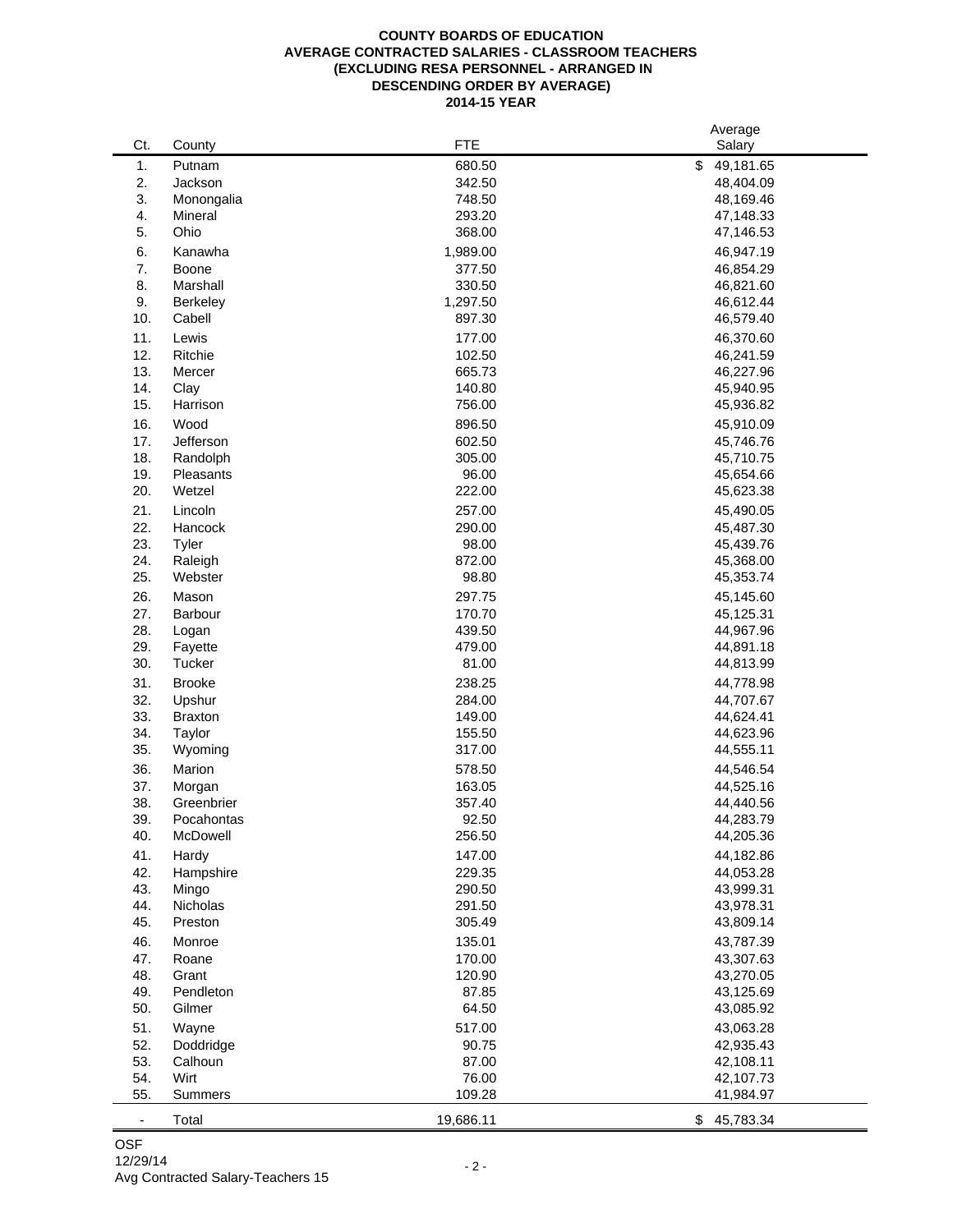## **COUNTY BOARDS OF EDUCATION COMPARISON OF AVERAGE CONTRACTED SALARIES CLASSROOM TEACHERS (EXCLUDING RESA PERSONNEL) 2013-14 AND 2014-15 YEAR**

| County          | 2013-14     | 2014-15     | Difference   | Percent  |
|-----------------|-------------|-------------|--------------|----------|
| Barbour         | \$43,855.84 | \$45,125.31 | \$1,269.47   | 2.89%    |
| <b>Berkeley</b> | 45,499.68   | 46,612.44   | 1,112.76     | 2.45%    |
| Boone           | 46,140.42   | 46,854.29   | 713.87       | 1.55%    |
| Braxton         | 43,878.06   | 44,624.41   | 746.35       | 1.70%    |
| <b>Brooke</b>   | 45,113.41   | 44,778.98   | (334.43)     | $-0.74%$ |
| Cabell          | 45,531.04   | 46,579.40   | 1,048.36     | 2.30%    |
| Calhoun         | 41,467.64   | 42,108.11   | 640.47       | 1.54%    |
| Clay            | 44,620.36   | 45,940.95   | 1,320.59     | 2.96%    |
| Doddridge       | 42,083.56   | 42,935.43   | 851.87       | 2.02%    |
| Fayette         | 44,155.48   | 44,891.18   | 735.70       | 1.67%    |
| Gilmer          | 42,204.68   | 43,085.92   | 881.24       | 2.09%    |
| Grant           | 42,508.41   | 43,270.05   | 761.64       | 1.79%    |
| Greenbrier      | 43,448.51   | 44,440.56   | 992.05       | 2.28%    |
| Hampshire       | 42,622.02   | 44,053.28   | 1,431.26     | 3.36%    |
| Hancock         | 44,966.47   | 45,487.30   | 520.83       | 1.16%    |
|                 |             |             |              |          |
| Hardy           | 43,438.90   | 44,182.86   | 743.96       | 1.71%    |
| Harrison        | 45,262.88   | 45,936.82   | 673.94       | 1.49%    |
| Jackson         | 47,203.48   | 48,404.09   | 1,200.61     | 2.54%    |
| Jefferson       | 44,597.14   | 45,746.76   | 1,149.62     | 2.58%    |
| Kanawha         | 46,587.13   | 46,947.19   | 360.06       | 0.77%    |
| Lewis           | 45,977.40   | 46,370.60   | 393.20       | 0.86%    |
| Lincoln         | 43,981.73   | 45,490.05   | 1,508.32     | 3.43%    |
| Logan           | 42,936.01   | 44,967.96   | 2,031.95     | 4.73%    |
| Marion          | 44,103.54   | 44,546.54   | 443.00       | 1.00%    |
| Marshall        | 46,512.56   | 46,821.60   | 309.04       | 0.66%    |
| Mason           | 44,924.14   | 45,145.60   | 221.46       | 0.49%    |
| McDowell        | 43,346.10   | 44,205.36   | 859.26       | 1.98%    |
| Mercer          | 45,604.17   | 46,227.96   | 623.79       | 1.37%    |
| Mineral         | 46,715.75   | 47,148.33   | 432.58       | 0.93%    |
| Mingo           | 43,958.16   | 43,999.31   | 41.15        | 0.09%    |
| Monongalia      | 47,341.68   | 48,169.46   | 827.78       | 1.75%    |
| Monroe          | 42,202.18   | 43,787.39   | 1,585.21     | 3.76%    |
| Morgan          | 43,602.03   | 44,525.16   | 923.13       | 2.12%    |
| Nicholas        | 43,668.15   | 43,978.31   | 310.16       | 0.71%    |
| Ohio            | 46,346.85   | 47,146.53   | 799.68       | 1.73%    |
| Pendleton       | 42,435.54   | 43,125.69   | 690.15       | 1.63%    |
| Pleasants       | 45,933.61   | 45,654.66   | (278.95)     | $-0.61%$ |
| Pocahontas      | 43,806.60   | 44,283.79   | 477.19       | 1.09%    |
| Preston         | 43,981.54   | 43,809.14   | (172.40)     | $-0.39%$ |
| Putnam          | 48,494.10   | 49,181.65   | 687.55       | 1.42%    |
| Raleigh         | 45,214.84   | 45,368.00   | 153.16       | 0.34%    |
| Randolph        | 45,224.58   | 45,710.75   | 486.17       | 1.08%    |
| Ritchie         | 45,039.85   | 46,241.59   | 1,201.74     | 2.67%    |
| Roane           | 42,659.47   | 43,307.63   | 648.16       | 1.52%    |
| <b>Summers</b>  | 40,928.38   | 41,984.97   | 1,056.59     | 2.58%    |
| Taylor          | 44,117.82   | 44,623.96   | 506.14       | 1.15%    |
| Tucker          | 44,556.98   | 44,813.99   | 257.01       | 0.58%    |
| Tyler           | 44,106.45   | 45,439.76   | 1,333.31     | 3.02%    |
| Upshur          | 44,483.79   | 44,707.67   | 223.88       | 0.50%    |
| Wayne           | 42,663.94   | 43,063.28   | 399.34       | 0.94%    |
|                 |             |             |              |          |
| Webster         | 45,018.12   | 45,353.74   | 335.62       | 0.75%    |
| Wetzel          | 45,113.07   | 45,623.38   | 510.31       | 1.13%    |
| Wirt            | 41,544.58   | 42,107.73   | 563.15       | 1.36%    |
| Wood            | 45,221.90   | 45,910.09   | 688.19       | 1.52%    |
| Wyoming         | 43,584.88   | 44,555.11   | 970.23       | 2.23%    |
| Total           | \$45,086.43 | \$45,783.34 | \$<br>696.91 | 1.55%    |

### OSF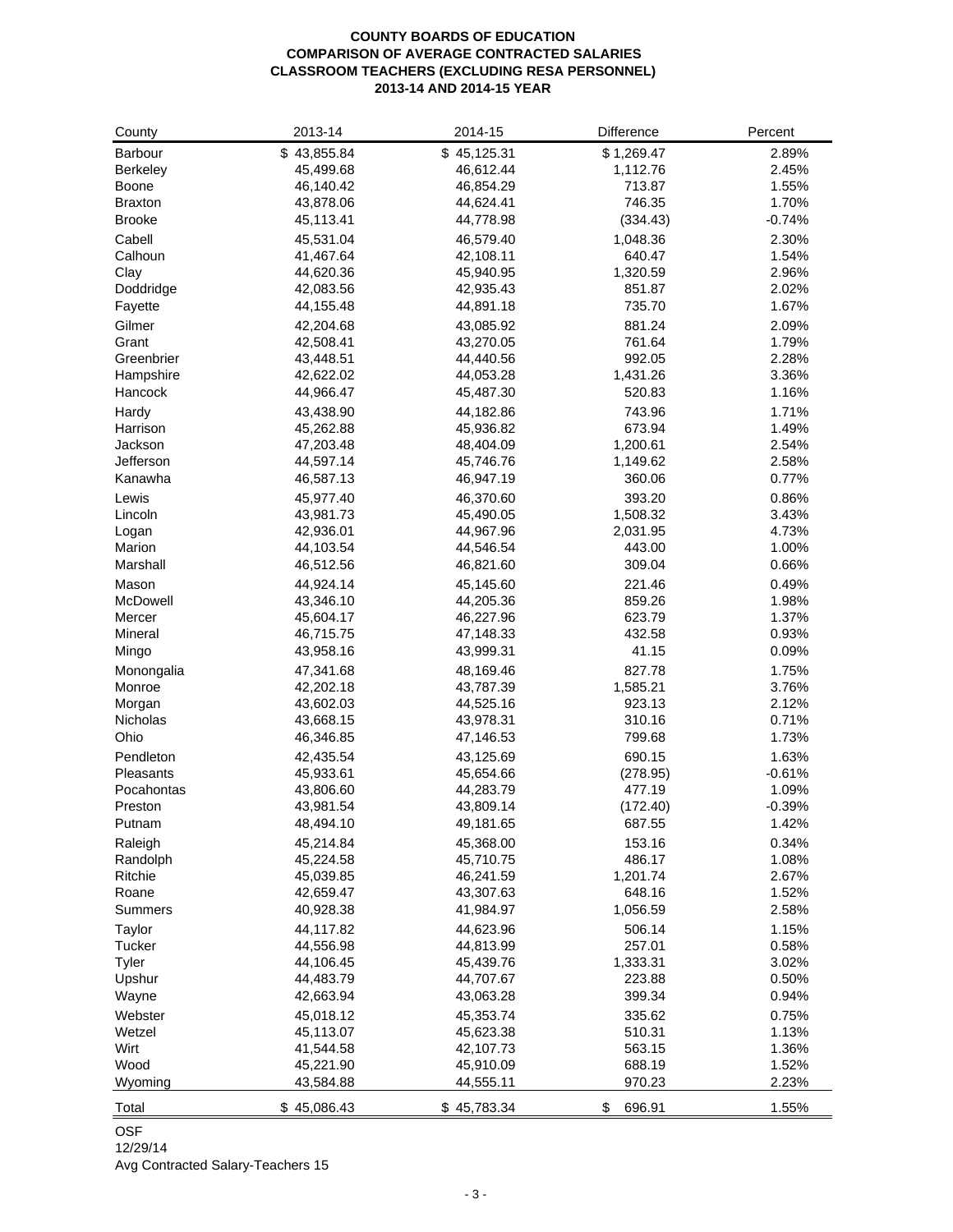#### **COUNTY BOARDS OF EDUCATION COMPARISON OF AVERAGE CONTRACTED SALARIES CLASSROOM TEACHERS (EXCLUDING RESA PERSONNEL) (ARRANGED IN DESCENDING ORDER BY PERCENT) 2013-14 AND 2014-15 YEAR**

| Ct.                      | County             | 2013-14                | 2014-15                | Difference   | Percent  |
|--------------------------|--------------------|------------------------|------------------------|--------------|----------|
| 1.                       | Logan              | \$42,936.01            | \$44,967.96            | \$2,031.95   | 4.73%    |
| 2.                       | Monroe             | 42,202.18              | 43,787.39              | 1,585.21     | 3.76%    |
| 3.                       | Lincoln            | 43,981.73              | 45,490.05              | 1,508.32     | 3.43%    |
| 4.                       | Hampshire          | 42,622.02              | 44,053.28              | 1,431.26     | 3.36%    |
| 5.                       | Tyler              | 44,106.45              | 45,439.76              | 1,333.31     | 3.02%    |
| 6.                       | Clay               | 44,620.36              | 45,940.95              | 1,320.59     | 2.96%    |
| 7.                       | Barbour            | 43,855.84              | 45,125.31              | 1,269.47     | 2.89%    |
| 8.                       | Ritchie            | 45,039.85              | 46,241.59              | 1,201.74     | 2.67%    |
| 9.                       | Summers            | 40,928.38              | 41,984.97              | 1,056.59     | 2.58%    |
| 9.                       | Jefferson          | 44,597.14              | 45,746.76              | 1,149.62     | 2.58%    |
|                          | Jackson            |                        | 48,404.09              | 1,200.61     | 2.54%    |
| 11.<br>12.               |                    | 47,203.48<br>45,499.68 | 46,612.44              | 1,112.76     | 2.45%    |
| 13.                      | Berkeley<br>Cabell | 45,531.04              | 46,579.40              | 1,048.36     | 2.30%    |
| 14.                      | Greenbrier         | 43,448.51              | 44,440.56              | 992.05       | 2.28%    |
| 15.                      | Wyoming            |                        |                        | 970.23       | 2.23%    |
|                          |                    | 43,584.88              | 44,555.11              |              |          |
| 16.                      | Morgan             | 43,602.03              | 44,525.16              | 923.13       | 2.12%    |
| 17.                      | Gilmer             | 42,204.68              | 43,085.92              | 881.24       | 2.09%    |
| 18.                      | Doddridge          | 42,083.56              | 42,935.43              | 851.87       | 2.02%    |
| 19.                      | McDowell           | 43,346.10              | 44,205.36              | 859.26       | 1.98%    |
| 20.                      | Grant              | 42,508.41              | 43,270.05              | 761.64       | 1.79%    |
| 21.                      | Monongalia         | 47,341.68              | 48,169.46              | 827.78       | 1.75%    |
| 22.                      | Ohio               | 46,346.85              | 47,146.53              | 799.68       | 1.73%    |
| 23.                      | Hardy              | 43,438.90              | 44,182.86              | 743.96       | 1.71%    |
| 24.                      | <b>Braxton</b>     | 43,878.06              | 44,624.41              | 746.35       | 1.70%    |
| 25.                      | Fayette            | 44,155.48              | 44,891.18              | 735.70       | 1.67%    |
| 26.                      | Pendleton          | 42,435.54              | 43,125.69              | 690.15       | 1.63%    |
| 27.                      | Boone              | 46,140.42              | 46,854.29              | 713.87       | 1.55%    |
| 28.                      | Calhoun            | 41,467.64              | 42,108.11              | 640.47       | 1.54%    |
| 29.                      | Wood               | 45,221.90              | 45,910.09              | 688.19       | 1.52%    |
| 29.                      | Roane              | 42,659.47              | 43,307.63              | 648.16       | 1.52%    |
| 31.                      | Harrison           | 45,262.88              | 45,936.82              | 673.94       | 1.49%    |
| 32.                      | Putnam             | 48,494.10              | 49,181.65              | 687.55       | 1.42%    |
| 33.                      | Mercer             | 45,604.17              | 46,227.96              | 623.79       | 1.37%    |
| 34.                      | Wirt               | 41,544.58              | 42,107.73              | 563.15       | 1.36%    |
| 35.                      | Hancock            | 44,966.47              | 45,487.30              | 520.83       | 1.16%    |
| 36.                      | Taylor             | 44,117.82              | 44,623.96              | 506.14       | 1.15%    |
| 37.                      | Wetzel             | 45,113.07              | 45,623.38              | 510.31       | 1.13%    |
| 38.                      | Pocahontas         | 43,806.60              | 44,283.79              | 477.19       | 1.09%    |
| 39.                      | Randolph           |                        |                        | 486.17       | 1.08%    |
| 40.                      | Marion             | 45,224.58<br>44,103.54 | 45,710.75<br>44,546.54 | 443.00       | 1.00%    |
|                          |                    |                        |                        |              |          |
| 41.                      | Wayne              | 42,663.94              | 43,063.28              | 399.34       | 0.94%    |
| 42.                      | Mineral            | 46,715.75              | 47,148.33              | 432.58       | 0.93%    |
| 43.                      | Lewis              | 45,977.40              | 46,370.60              | 393.20       | 0.86%    |
| 44.                      | Kanawha            | 46,587.13              | 46,947.19              | 360.06       | 0.77%    |
| 45.                      | Webster            | 45,018.12              | 45,353.74              | 335.62       | 0.75%    |
| 46.                      | <b>Nicholas</b>    | 43,668.15              | 43,978.31              | 310.16       | 0.71%    |
| 47.                      | Marshall           | 46,512.56              | 46,821.60              | 309.04       | 0.66%    |
| 48.                      | Tucker             | 44,556.98              | 44,813.99              | 257.01       | 0.58%    |
| 49.                      | Upshur             | 44,483.79              | 44,707.67              | 223.88       | 0.50%    |
| 50.                      | Mason              | 44,924.14              | 45,145.60              | 221.46       | 0.49%    |
| 51.                      | Raleigh            | 45,214.84              | 45,368.00              | 153.16       | 0.34%    |
| 52.                      | Mingo              | 43,958.16              | 43,999.31              | 41.15        | 0.09%    |
| 53.                      | Preston            | 43,981.54              | 43,809.14              | (172.40)     | $-0.39%$ |
| 54.                      | Pleasants          | 45,933.61              | 45,654.66              | (278.95)     | $-0.61%$ |
| 55.                      | <b>Brooke</b>      | 45,113.41              | 44,778.98              | (334.43)     | $-0.74%$ |
| $\overline{\phantom{a}}$ | Total              | \$45,086.43            | \$45,783.34            | \$<br>696.91 | 1.55%    |
|                          |                    |                        |                        |              |          |

OSF 12/29/14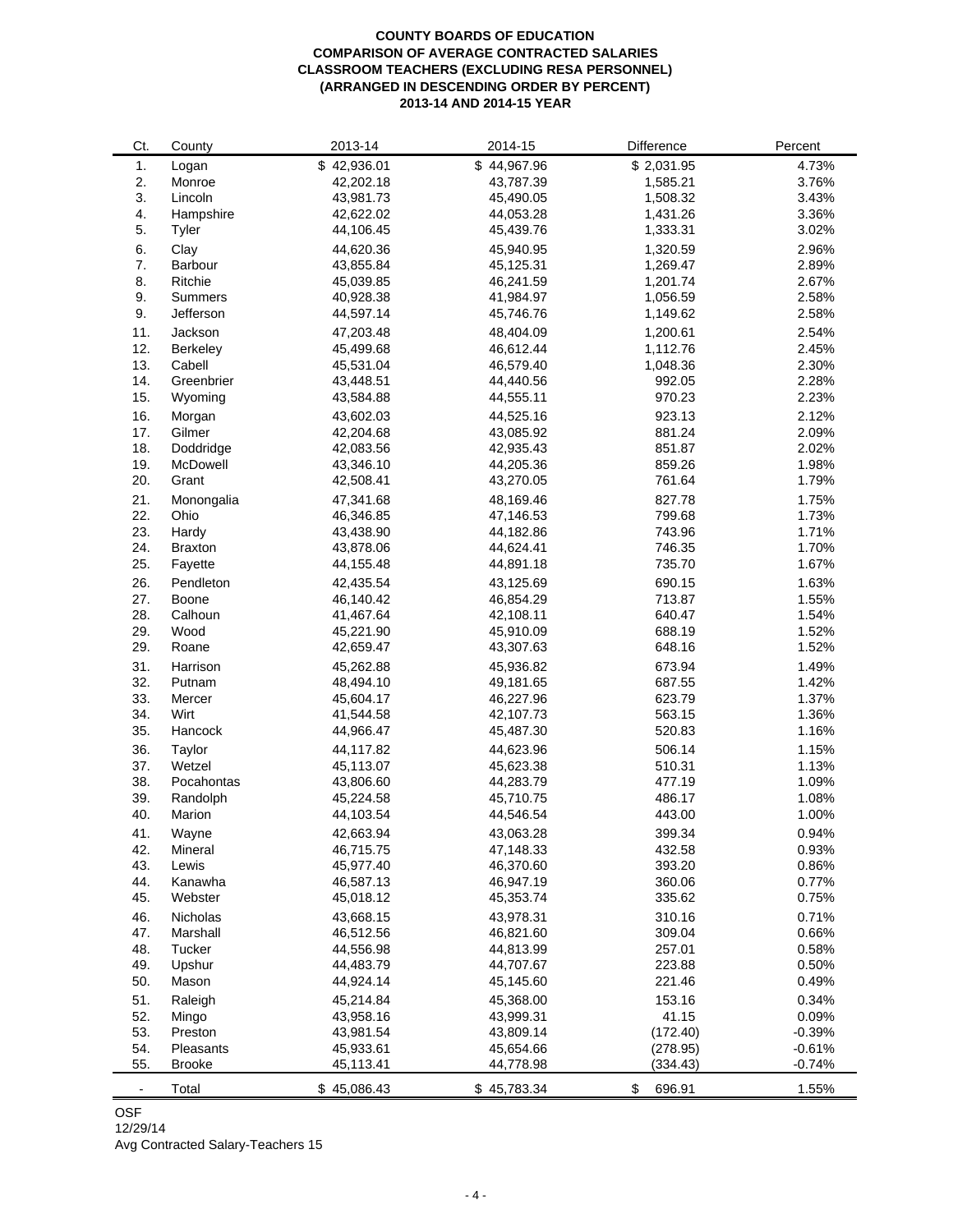#### **COUNTY BOARDS OF EDUCATION AVERAGE CONTRACTED SALARIES - CLASSROOM TEACHERS (EXCLUDES RESA PERSONNEL) 2014-15 YEAR**

|                 |                | <b>Head Teacher</b> |            | Teacher, Pre-Kindergarten |            | Teacher, Kindergarten |  |
|-----------------|----------------|---------------------|------------|---------------------------|------------|-----------------------|--|
| County          | <b>FTE</b>     | Avg. Salary         | <b>FTE</b> | Avg. Salary               | <b>FTE</b> | Avg. Salary           |  |
| <b>Barbour</b>  | 2.50           | \$<br>52,320.00     | 4.98       | \$<br>41,985.25           | 8.00       | \$<br>49,090.25       |  |
| <b>Berkeley</b> |                |                     | 8.00       | 43,029.75                 | 66.00      | 47,816.37             |  |
| Boone           |                |                     | 7.50       | 46,273.93                 | 21.00      | 45,958.43             |  |
| <b>Braxton</b>  |                |                     | 10.00      | 48,672.00                 | 9.00       | 45,687.33             |  |
| <b>Brooke</b>   |                |                     |            |                           | 12.00      | 43,508.00             |  |
| Cabell          | 1.00           | 70,389.95           | 15.00      | 45,159.87                 | 52.00      | 47,367.31             |  |
| Calhoun         |                |                     | 2.00       | 34,986.00                 | 5.00       | 41,390.60             |  |
| Clay            |                |                     | 5.00       | 44,441.40                 | 8.00       | 44,817.38             |  |
| Doddridge       |                |                     |            |                           | 4.00       | 45,892.75             |  |
| Fayette         |                |                     | 3.50       | 38,080.14                 | 25.50      | 45,381.12             |  |
| Gilmer          |                |                     | 4.00       | 46,103.75                 | 4.00       | 43,942.75             |  |
| Grant           |                |                     | 3.00       | 35,814.67                 | 6.00       | 51,895.00             |  |
| Greenbrier      |                |                     | 18.00      | 39,084.67                 | 20.00      | 45,709.57             |  |
| Hampshire       |                |                     |            |                           | 12.00      | 44,025.08             |  |
| Hancock         |                |                     | 1.00       | 40,894.00                 | 16.00      | 46,421.69             |  |
| Hardy           |                |                     | 5.50       | 42,103.18                 | 8.50       | 48,429.12             |  |
| Harrison        |                |                     | 22.00      | 43,817.45                 | 40.00      | 46,084.50             |  |
| Jackson         |                |                     | 1.00       | 38,275.00                 | 19.00      | 51,354.63             |  |
| Jefferson       | 11.00          | 53,620.94           | 4.00       | 41,843.25                 | 31.00      | 45,526.19             |  |
| Kanawha         |                |                     | 31.00      | 48,913.04                 | 109.00     | 48,383.69             |  |
| Lewis           |                |                     | 5.00       | 45,776.80                 | 10.00      | 50,497.70             |  |
| Lincoln         |                |                     | 12.00      | 46,191.67                 | 14.00      | 44,817.29             |  |
| Logan           |                |                     | 16.00      | 44,507.25                 | 20.00      | 45,831.50             |  |
| Marion          | 2.00           | 59,751.19           | 12.00      | 40,333.08                 | 35.00      | 46,469.40             |  |
| Marshall        | $\overline{a}$ |                     | 10.00      | 48,353.40                 | 19.00      | 51,224.37             |  |
| Mason           |                |                     | 12.00      | 44,293.58                 | 17.00      | 50,860.18             |  |
| McDowell        |                |                     | 9.00       | 44,503.91                 | 14.00      | 42,251.66             |  |
| Mercer          |                |                     | 16.00      | 44,758.38                 | 41.00      | 47,002.54             |  |
| Mineral         |                |                     | 13.00      | 46,351.38                 | 17.00      | 49,514.76             |  |
| Mingo           |                |                     | 7.00       | 42,102.57                 | 18.00      | 41,036.11             |  |
| Monongalia      |                |                     | 9.00       | 52,799.11                 | 35.00      | 51,870.80             |  |
| Monroe          |                |                     | 9.00       | 46,351.49                 | 6.00       | 47,424.33             |  |
| Morgan          |                |                     |            |                           | 9.00       | 45,909.56             |  |
| Nicholas        |                |                     | 5.00       | 41,917.40                 | 18.00      | 45,787.92             |  |
| Ohio            |                |                     | 4.00       | 46,434.50                 | 22.00      | 48,186.98             |  |
| Pendleton       | 1.00           | 56,366.06           | 4.00       | 40,491.00                 | 4.00       | 51,638.75             |  |
| Pleasants       |                |                     | 2.00       | 37,222.50                 | 4.00       | 51,350.50             |  |
| Pocahontas      |                |                     | 1.00       | 39,648.00                 | 2.00       | 35,573.50             |  |
| Preston         |                |                     | 10.79      | 40,124.48                 | 17.00      | 46,942.24             |  |
| Putnam          |                |                     | 14.00      | 47,305.57                 | 39.00      | 48,112.26             |  |
| Raleigh         |                |                     | 25.50      | 42,755.45                 | 54.00      | 46,264.46             |  |
| Randolph        |                |                     | 11.00      | 40,274.27                 | 15.00      | 47,596.41             |  |
| Ritchie         |                |                     | 6.00       | 40,752.00                 | 5.00       | 48,435.80             |  |
| Roane           |                |                     | 6.00       | 48,071.50                 | 9.00       | 46,204.11             |  |
| Summers         |                |                     | 6.25       | 39,182.44                 | 6.00       | 40,521.33             |  |
| Taylor          |                |                     | 4.00       | 39,133.50                 | 10.00      | 43,115.48             |  |
| Tucker          |                |                     |            |                           | 5.00       | 47,160.20             |  |
| Tyler           |                |                     | 4.00       | 40,940.00                 | 3.00       | 45,546.00             |  |
| Upshur          |                |                     | 4.00       | 48,185.75                 | 13.00      | 48,762.38             |  |
| Wayne           |                |                     |            |                           | 30.00      | 43,565.46             |  |
| Webster         |                |                     | 4.30       | 48,360.84                 | 7.50       | 43,873.60             |  |
| Wetzel          |                |                     | 7.95       | 41,228.28                 | 10.00      | 44,172.58             |  |
| Wirt            |                |                     | 2.00       | 41,749.50                 | 4.00       | 38,702.25             |  |
| Wood            |                |                     | 27.00      | 42,530.04                 | 49.00      | 46,140.94             |  |
| Wyoming         |                |                     |            |                           | 17.00      | 46,180.84             |  |
| Total           | 17.50          | \$<br>55,250.79     | 424.27     | \$<br>44,082.03           | 1,074.50   | 46,906.91<br>\$       |  |

OSF

12/29/14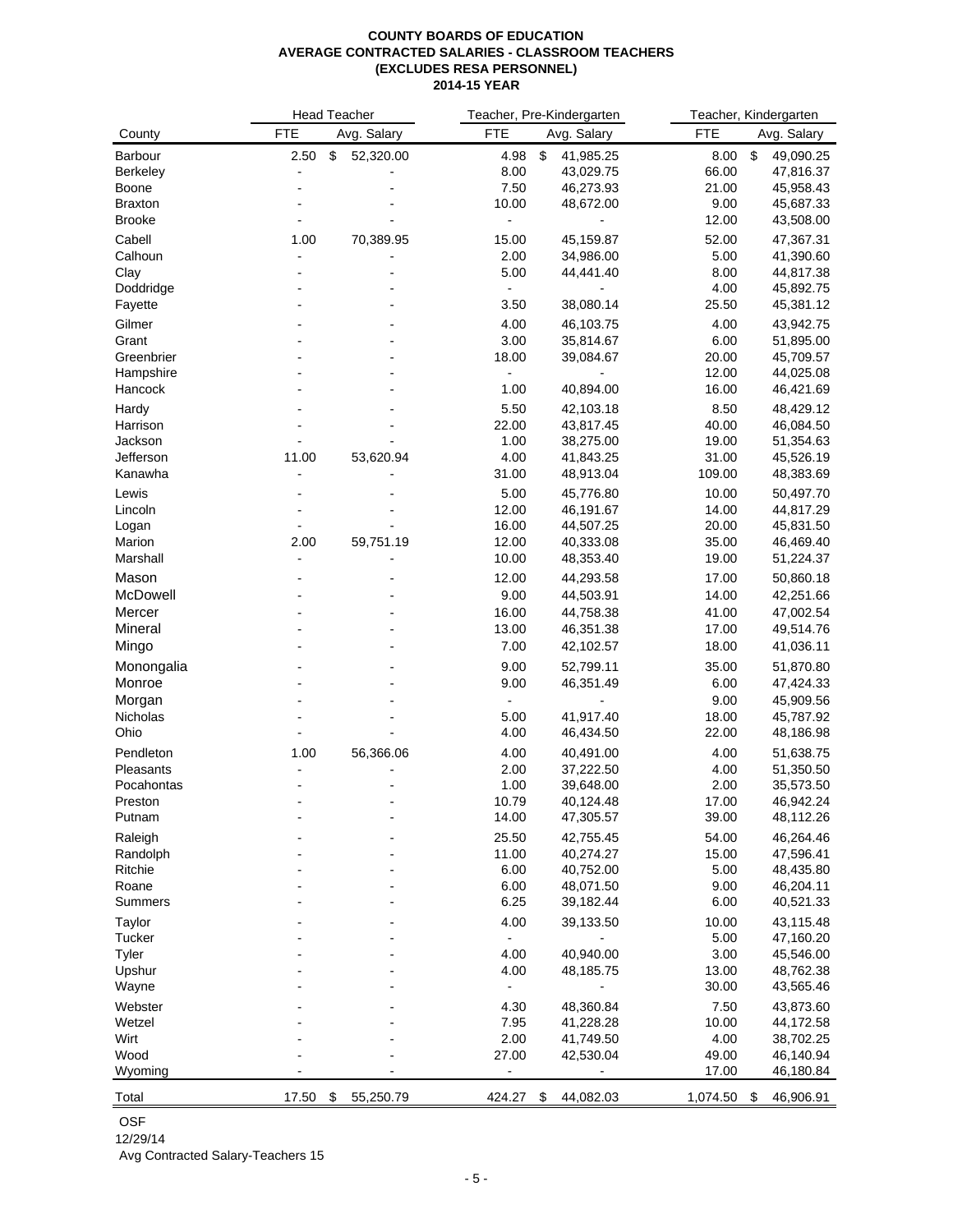#### **COUNTY BOARDS OF EDUCATION AVERAGE CONTRACTED SALARIES - CLASSROOM TEACHERS (EXCLUDES RESA PERSONNEL) 2014-15 YEAR**

| <b>FTE</b><br><b>FTE</b><br><b>FTE</b><br>Avg. Salary<br>Avg. Salary<br>Avg. Salary<br>County<br>$\mathbb{S}$<br>57.61<br>31.30<br>\$<br>45,153.57<br>29.89<br>\$<br>46,279.01<br>Barbour<br>45,265.74<br>419.00<br>239.00<br>267.00<br>Berkeley<br>46,131.26<br>46,745.63<br>46,818.54<br>123.50<br>44.78<br>83.22<br>Boone<br>46,035.24<br>45,164.83<br>47,151.89<br>23.00<br><b>Braxton</b><br>57.00<br>44,308.30<br>14.00<br>45,123.96<br>44,731.74<br>45.25<br><b>Brooke</b><br>59.00<br>46,537.05<br>60.00<br>43,331.64<br>43,975.20<br>Cabell<br>304.53<br>45,723.44<br>182.41<br>47,127.20<br>178.36<br>46,514.28<br>Calhoun<br>23.00<br>41,600.94<br>17.00<br>43,487.74<br>18.00<br>43,307.72<br>27.40<br>Clay<br>51.60<br>47,251.92<br>25.50<br>43,949.11<br>45,799.44<br>20.00<br>22.00<br>Doddridge<br>18.00<br>42,063.78<br>43,921.55<br>42,039.91<br>122.30<br>Fayette<br>156.60<br>45,024.34<br>54.35<br>45,337.36<br>42,938.32<br>Gilmer<br>25.00<br>1.00<br>19.00<br>43,088.72<br>39,257.00<br>40,946.77<br>Grant<br>14.00<br>32.10<br>39.80<br>45,259.11<br>40,650.86<br>42,878.33<br>115.30<br>62.30<br>62.50<br>46,740.63<br>Greenbrier<br>43,962.32<br>42,941.27<br>35.00<br>45.00<br>Hampshire<br>75.35<br>44,534.74<br>42,698.94<br>42,569.52<br>Hancock<br>64.00<br>44,278.63<br>62.50<br>46,577.06<br>61.50<br>45,919.51<br>44.50<br>44,254.58<br>30.25<br>42,167.61<br>32.75<br>43,721.88<br>Hardy<br>219.89<br>142.60<br>46,625.32<br>160.76<br>Harrison<br>45,134.85<br>46,138.54<br>Jackson<br>102.15<br>48,609.05<br>58.95<br>49,077.61<br>69.40<br>47,938.23<br>Jefferson<br>201.32<br>44,693.10<br>115.16<br>45,128.24<br>114.52<br>44,908.72<br>Kanawha<br>686.50<br>46,801.86<br>354.50<br>45,393.75<br>422.00<br>45,873.80<br>Lewis<br>42.65<br>38.35<br>45,533.73<br>34.00<br>44,680.59<br>47,298.84<br>88.00<br>52.00<br>41.00<br>Lincoln<br>44,898.11<br>43,482.08<br>46,994.42<br>113.50<br>109.00<br>96.00<br>43,477.66<br>44,315.26<br>46,691.52<br>Logan<br>96.50<br>121.50<br>Marion<br>211.00<br>44,692.20<br>43,014.76<br>45,513.55<br>Marshall<br>102.00<br>47,605.26<br>54.20<br>46,803.46<br>83.50<br>45,927.01<br>Mason<br>113.00<br>92.75<br>45,980.61<br>44,586.98<br>McDowell<br>79.00<br>42,780.93<br>40.50<br>44,952.40<br>48.00<br>46,155.63<br>Mercer<br>227.23<br>107.00<br>129.50<br>44,867.59<br>45,560.54<br>47,649.36<br>Mineral<br>70.00<br>49,235.43<br>63.00<br>43,303.52<br>64.50<br>47,960.56<br>84.50<br>55.25<br>Mingo<br>43,639.64<br>58.00<br>42,908.61<br>43,233.16<br>Monongalia<br>236.10<br>165.50<br>47,312.15<br>115.40<br>48,930.86<br>48,956.78<br>Monroe<br>24.00<br>39.51<br>44,377.08<br>26.50<br>45,157.14<br>42,914.52<br>Morgan<br>52.35<br>25.50<br>47.20<br>43,493.48<br>43,965.18<br>43,500.35<br>Nicholas<br>101.00<br>50.00<br>45,218.82<br>63.50<br>43,716.27<br>43,685.52<br>Ohio<br>106.20<br>45,791.41<br>79.80<br>47,887.12<br>86.50<br>47,394.88<br>Pendleton<br>34.00<br>6.75<br>19.85<br>44,732.32<br>42,145.57<br>39,714.15<br>21.60<br>21.40<br>44,344.37<br>Pleasants<br>46,634.89<br>20.00<br>46,954.18<br>18.40<br>43,663.80<br>20.60<br>30.00<br>45,873.70<br>42,936.72<br>Pocahontas<br>91.00<br>63.49<br>40,250.36<br>46.00<br>45,599.70<br>45,056.73<br>Preston<br>Putnam<br>202.30<br>48,075.60<br>126.20<br>48,545.88<br>140.00<br>50,456.44<br>Raleigh<br>267.50<br>162.00<br>45,484.60<br>182.00<br>45,240.22<br>45,875.32<br>Randolph<br>109.75<br>45,826.25<br>34.50<br>45,020.31<br>75.50<br>46,177.67<br>Ritchie<br>34.50<br>47,777.36<br>18.00<br>47,219.44<br>21.00<br>46,381.79<br>Roane<br>56.20<br>41,353.45<br>41.05<br>30.25<br>41,487.68<br>46,810.20<br>34.00<br>21.00<br>Summers<br>40,587.11<br>21.28<br>42,417.67<br>42,492.45<br>Taylor<br>38.90<br>40.00<br>30.10<br>47,849.18<br>45,440.35<br>43,792.96<br>Tucker<br>19.00<br>47,672.89<br>20.50<br>43,995.44<br>16.00<br>43,763.53<br>Tyler<br>27.00<br>47,977.78<br>15.50<br>44,202.93<br>22.50<br>44,517.80<br>Upshur<br>91.72<br>42,482.88<br>50.45<br>46,361.26<br>50.33<br>46,768.59<br>Wayne<br>162.00<br>43,038.06<br>91.50<br>42,261.02<br>99.00<br>44,476.43<br>37.50<br>22.00<br>Webster<br>45,396.27<br>11.00<br>48,618.82<br>44,012.35<br>Wetzel<br>100.65<br>47,055.20<br>51.60<br>45,573.79<br>Wirt<br>20.20<br>40,251.19<br>20.20<br>45,650.29<br>17.00<br>40,779.74<br>Wood<br>322.00<br>46,996.01<br>152.50<br>198.50<br>44,198.91<br>45,634.94<br>Wyoming<br>118.50<br>36.50<br>44,256.09<br>43,691.59<br>44,127.45<br>60.00<br>Total<br>6,328.01<br>45,575.21<br>3,432.57<br>\$<br>45,276.45<br>4,130.88<br>\$<br>\$<br>45,906.92 |  | Teacher, Elementary | Teacher, Middle/Junior |  | Teacher, High |  |
|----------------------------------------------------------------------------------------------------------------------------------------------------------------------------------------------------------------------------------------------------------------------------------------------------------------------------------------------------------------------------------------------------------------------------------------------------------------------------------------------------------------------------------------------------------------------------------------------------------------------------------------------------------------------------------------------------------------------------------------------------------------------------------------------------------------------------------------------------------------------------------------------------------------------------------------------------------------------------------------------------------------------------------------------------------------------------------------------------------------------------------------------------------------------------------------------------------------------------------------------------------------------------------------------------------------------------------------------------------------------------------------------------------------------------------------------------------------------------------------------------------------------------------------------------------------------------------------------------------------------------------------------------------------------------------------------------------------------------------------------------------------------------------------------------------------------------------------------------------------------------------------------------------------------------------------------------------------------------------------------------------------------------------------------------------------------------------------------------------------------------------------------------------------------------------------------------------------------------------------------------------------------------------------------------------------------------------------------------------------------------------------------------------------------------------------------------------------------------------------------------------------------------------------------------------------------------------------------------------------------------------------------------------------------------------------------------------------------------------------------------------------------------------------------------------------------------------------------------------------------------------------------------------------------------------------------------------------------------------------------------------------------------------------------------------------------------------------------------------------------------------------------------------------------------------------------------------------------------------------------------------------------------------------------------------------------------------------------------------------------------------------------------------------------------------------------------------------------------------------------------------------------------------------------------------------------------------------------------------------------------------------------------------------------------------------------------------------------------------------------------------------------------------------------------------------------------------------------------------------------------------------------------------------------------------------------------------------------------------------------------------------------------------------------------------------------------------------------------------------------------------------------------------------------------------------------------------------------------------------------------------------------------------------------------------------------------------------------------------------------------------------------------------------------------------------------------------------------------------------------------------------------------------------------------------------------------------------------------------------------------------------|--|---------------------|------------------------|--|---------------|--|
|                                                                                                                                                                                                                                                                                                                                                                                                                                                                                                                                                                                                                                                                                                                                                                                                                                                                                                                                                                                                                                                                                                                                                                                                                                                                                                                                                                                                                                                                                                                                                                                                                                                                                                                                                                                                                                                                                                                                                                                                                                                                                                                                                                                                                                                                                                                                                                                                                                                                                                                                                                                                                                                                                                                                                                                                                                                                                                                                                                                                                                                                                                                                                                                                                                                                                                                                                                                                                                                                                                                                                                                                                                                                                                                                                                                                                                                                                                                                                                                                                                                                                                                                                                                                                                                                                                                                                                                                                                                                                                                                                                                                                                        |  |                     |                        |  |               |  |
|                                                                                                                                                                                                                                                                                                                                                                                                                                                                                                                                                                                                                                                                                                                                                                                                                                                                                                                                                                                                                                                                                                                                                                                                                                                                                                                                                                                                                                                                                                                                                                                                                                                                                                                                                                                                                                                                                                                                                                                                                                                                                                                                                                                                                                                                                                                                                                                                                                                                                                                                                                                                                                                                                                                                                                                                                                                                                                                                                                                                                                                                                                                                                                                                                                                                                                                                                                                                                                                                                                                                                                                                                                                                                                                                                                                                                                                                                                                                                                                                                                                                                                                                                                                                                                                                                                                                                                                                                                                                                                                                                                                                                                        |  |                     |                        |  |               |  |
|                                                                                                                                                                                                                                                                                                                                                                                                                                                                                                                                                                                                                                                                                                                                                                                                                                                                                                                                                                                                                                                                                                                                                                                                                                                                                                                                                                                                                                                                                                                                                                                                                                                                                                                                                                                                                                                                                                                                                                                                                                                                                                                                                                                                                                                                                                                                                                                                                                                                                                                                                                                                                                                                                                                                                                                                                                                                                                                                                                                                                                                                                                                                                                                                                                                                                                                                                                                                                                                                                                                                                                                                                                                                                                                                                                                                                                                                                                                                                                                                                                                                                                                                                                                                                                                                                                                                                                                                                                                                                                                                                                                                                                        |  |                     |                        |  |               |  |
|                                                                                                                                                                                                                                                                                                                                                                                                                                                                                                                                                                                                                                                                                                                                                                                                                                                                                                                                                                                                                                                                                                                                                                                                                                                                                                                                                                                                                                                                                                                                                                                                                                                                                                                                                                                                                                                                                                                                                                                                                                                                                                                                                                                                                                                                                                                                                                                                                                                                                                                                                                                                                                                                                                                                                                                                                                                                                                                                                                                                                                                                                                                                                                                                                                                                                                                                                                                                                                                                                                                                                                                                                                                                                                                                                                                                                                                                                                                                                                                                                                                                                                                                                                                                                                                                                                                                                                                                                                                                                                                                                                                                                                        |  |                     |                        |  |               |  |
|                                                                                                                                                                                                                                                                                                                                                                                                                                                                                                                                                                                                                                                                                                                                                                                                                                                                                                                                                                                                                                                                                                                                                                                                                                                                                                                                                                                                                                                                                                                                                                                                                                                                                                                                                                                                                                                                                                                                                                                                                                                                                                                                                                                                                                                                                                                                                                                                                                                                                                                                                                                                                                                                                                                                                                                                                                                                                                                                                                                                                                                                                                                                                                                                                                                                                                                                                                                                                                                                                                                                                                                                                                                                                                                                                                                                                                                                                                                                                                                                                                                                                                                                                                                                                                                                                                                                                                                                                                                                                                                                                                                                                                        |  |                     |                        |  |               |  |
|                                                                                                                                                                                                                                                                                                                                                                                                                                                                                                                                                                                                                                                                                                                                                                                                                                                                                                                                                                                                                                                                                                                                                                                                                                                                                                                                                                                                                                                                                                                                                                                                                                                                                                                                                                                                                                                                                                                                                                                                                                                                                                                                                                                                                                                                                                                                                                                                                                                                                                                                                                                                                                                                                                                                                                                                                                                                                                                                                                                                                                                                                                                                                                                                                                                                                                                                                                                                                                                                                                                                                                                                                                                                                                                                                                                                                                                                                                                                                                                                                                                                                                                                                                                                                                                                                                                                                                                                                                                                                                                                                                                                                                        |  |                     |                        |  |               |  |
|                                                                                                                                                                                                                                                                                                                                                                                                                                                                                                                                                                                                                                                                                                                                                                                                                                                                                                                                                                                                                                                                                                                                                                                                                                                                                                                                                                                                                                                                                                                                                                                                                                                                                                                                                                                                                                                                                                                                                                                                                                                                                                                                                                                                                                                                                                                                                                                                                                                                                                                                                                                                                                                                                                                                                                                                                                                                                                                                                                                                                                                                                                                                                                                                                                                                                                                                                                                                                                                                                                                                                                                                                                                                                                                                                                                                                                                                                                                                                                                                                                                                                                                                                                                                                                                                                                                                                                                                                                                                                                                                                                                                                                        |  |                     |                        |  |               |  |
|                                                                                                                                                                                                                                                                                                                                                                                                                                                                                                                                                                                                                                                                                                                                                                                                                                                                                                                                                                                                                                                                                                                                                                                                                                                                                                                                                                                                                                                                                                                                                                                                                                                                                                                                                                                                                                                                                                                                                                                                                                                                                                                                                                                                                                                                                                                                                                                                                                                                                                                                                                                                                                                                                                                                                                                                                                                                                                                                                                                                                                                                                                                                                                                                                                                                                                                                                                                                                                                                                                                                                                                                                                                                                                                                                                                                                                                                                                                                                                                                                                                                                                                                                                                                                                                                                                                                                                                                                                                                                                                                                                                                                                        |  |                     |                        |  |               |  |
|                                                                                                                                                                                                                                                                                                                                                                                                                                                                                                                                                                                                                                                                                                                                                                                                                                                                                                                                                                                                                                                                                                                                                                                                                                                                                                                                                                                                                                                                                                                                                                                                                                                                                                                                                                                                                                                                                                                                                                                                                                                                                                                                                                                                                                                                                                                                                                                                                                                                                                                                                                                                                                                                                                                                                                                                                                                                                                                                                                                                                                                                                                                                                                                                                                                                                                                                                                                                                                                                                                                                                                                                                                                                                                                                                                                                                                                                                                                                                                                                                                                                                                                                                                                                                                                                                                                                                                                                                                                                                                                                                                                                                                        |  |                     |                        |  |               |  |
|                                                                                                                                                                                                                                                                                                                                                                                                                                                                                                                                                                                                                                                                                                                                                                                                                                                                                                                                                                                                                                                                                                                                                                                                                                                                                                                                                                                                                                                                                                                                                                                                                                                                                                                                                                                                                                                                                                                                                                                                                                                                                                                                                                                                                                                                                                                                                                                                                                                                                                                                                                                                                                                                                                                                                                                                                                                                                                                                                                                                                                                                                                                                                                                                                                                                                                                                                                                                                                                                                                                                                                                                                                                                                                                                                                                                                                                                                                                                                                                                                                                                                                                                                                                                                                                                                                                                                                                                                                                                                                                                                                                                                                        |  |                     |                        |  |               |  |
|                                                                                                                                                                                                                                                                                                                                                                                                                                                                                                                                                                                                                                                                                                                                                                                                                                                                                                                                                                                                                                                                                                                                                                                                                                                                                                                                                                                                                                                                                                                                                                                                                                                                                                                                                                                                                                                                                                                                                                                                                                                                                                                                                                                                                                                                                                                                                                                                                                                                                                                                                                                                                                                                                                                                                                                                                                                                                                                                                                                                                                                                                                                                                                                                                                                                                                                                                                                                                                                                                                                                                                                                                                                                                                                                                                                                                                                                                                                                                                                                                                                                                                                                                                                                                                                                                                                                                                                                                                                                                                                                                                                                                                        |  |                     |                        |  |               |  |
|                                                                                                                                                                                                                                                                                                                                                                                                                                                                                                                                                                                                                                                                                                                                                                                                                                                                                                                                                                                                                                                                                                                                                                                                                                                                                                                                                                                                                                                                                                                                                                                                                                                                                                                                                                                                                                                                                                                                                                                                                                                                                                                                                                                                                                                                                                                                                                                                                                                                                                                                                                                                                                                                                                                                                                                                                                                                                                                                                                                                                                                                                                                                                                                                                                                                                                                                                                                                                                                                                                                                                                                                                                                                                                                                                                                                                                                                                                                                                                                                                                                                                                                                                                                                                                                                                                                                                                                                                                                                                                                                                                                                                                        |  |                     |                        |  |               |  |
|                                                                                                                                                                                                                                                                                                                                                                                                                                                                                                                                                                                                                                                                                                                                                                                                                                                                                                                                                                                                                                                                                                                                                                                                                                                                                                                                                                                                                                                                                                                                                                                                                                                                                                                                                                                                                                                                                                                                                                                                                                                                                                                                                                                                                                                                                                                                                                                                                                                                                                                                                                                                                                                                                                                                                                                                                                                                                                                                                                                                                                                                                                                                                                                                                                                                                                                                                                                                                                                                                                                                                                                                                                                                                                                                                                                                                                                                                                                                                                                                                                                                                                                                                                                                                                                                                                                                                                                                                                                                                                                                                                                                                                        |  |                     |                        |  |               |  |
|                                                                                                                                                                                                                                                                                                                                                                                                                                                                                                                                                                                                                                                                                                                                                                                                                                                                                                                                                                                                                                                                                                                                                                                                                                                                                                                                                                                                                                                                                                                                                                                                                                                                                                                                                                                                                                                                                                                                                                                                                                                                                                                                                                                                                                                                                                                                                                                                                                                                                                                                                                                                                                                                                                                                                                                                                                                                                                                                                                                                                                                                                                                                                                                                                                                                                                                                                                                                                                                                                                                                                                                                                                                                                                                                                                                                                                                                                                                                                                                                                                                                                                                                                                                                                                                                                                                                                                                                                                                                                                                                                                                                                                        |  |                     |                        |  |               |  |
|                                                                                                                                                                                                                                                                                                                                                                                                                                                                                                                                                                                                                                                                                                                                                                                                                                                                                                                                                                                                                                                                                                                                                                                                                                                                                                                                                                                                                                                                                                                                                                                                                                                                                                                                                                                                                                                                                                                                                                                                                                                                                                                                                                                                                                                                                                                                                                                                                                                                                                                                                                                                                                                                                                                                                                                                                                                                                                                                                                                                                                                                                                                                                                                                                                                                                                                                                                                                                                                                                                                                                                                                                                                                                                                                                                                                                                                                                                                                                                                                                                                                                                                                                                                                                                                                                                                                                                                                                                                                                                                                                                                                                                        |  |                     |                        |  |               |  |
|                                                                                                                                                                                                                                                                                                                                                                                                                                                                                                                                                                                                                                                                                                                                                                                                                                                                                                                                                                                                                                                                                                                                                                                                                                                                                                                                                                                                                                                                                                                                                                                                                                                                                                                                                                                                                                                                                                                                                                                                                                                                                                                                                                                                                                                                                                                                                                                                                                                                                                                                                                                                                                                                                                                                                                                                                                                                                                                                                                                                                                                                                                                                                                                                                                                                                                                                                                                                                                                                                                                                                                                                                                                                                                                                                                                                                                                                                                                                                                                                                                                                                                                                                                                                                                                                                                                                                                                                                                                                                                                                                                                                                                        |  |                     |                        |  |               |  |
|                                                                                                                                                                                                                                                                                                                                                                                                                                                                                                                                                                                                                                                                                                                                                                                                                                                                                                                                                                                                                                                                                                                                                                                                                                                                                                                                                                                                                                                                                                                                                                                                                                                                                                                                                                                                                                                                                                                                                                                                                                                                                                                                                                                                                                                                                                                                                                                                                                                                                                                                                                                                                                                                                                                                                                                                                                                                                                                                                                                                                                                                                                                                                                                                                                                                                                                                                                                                                                                                                                                                                                                                                                                                                                                                                                                                                                                                                                                                                                                                                                                                                                                                                                                                                                                                                                                                                                                                                                                                                                                                                                                                                                        |  |                     |                        |  |               |  |
|                                                                                                                                                                                                                                                                                                                                                                                                                                                                                                                                                                                                                                                                                                                                                                                                                                                                                                                                                                                                                                                                                                                                                                                                                                                                                                                                                                                                                                                                                                                                                                                                                                                                                                                                                                                                                                                                                                                                                                                                                                                                                                                                                                                                                                                                                                                                                                                                                                                                                                                                                                                                                                                                                                                                                                                                                                                                                                                                                                                                                                                                                                                                                                                                                                                                                                                                                                                                                                                                                                                                                                                                                                                                                                                                                                                                                                                                                                                                                                                                                                                                                                                                                                                                                                                                                                                                                                                                                                                                                                                                                                                                                                        |  |                     |                        |  |               |  |
|                                                                                                                                                                                                                                                                                                                                                                                                                                                                                                                                                                                                                                                                                                                                                                                                                                                                                                                                                                                                                                                                                                                                                                                                                                                                                                                                                                                                                                                                                                                                                                                                                                                                                                                                                                                                                                                                                                                                                                                                                                                                                                                                                                                                                                                                                                                                                                                                                                                                                                                                                                                                                                                                                                                                                                                                                                                                                                                                                                                                                                                                                                                                                                                                                                                                                                                                                                                                                                                                                                                                                                                                                                                                                                                                                                                                                                                                                                                                                                                                                                                                                                                                                                                                                                                                                                                                                                                                                                                                                                                                                                                                                                        |  |                     |                        |  |               |  |
|                                                                                                                                                                                                                                                                                                                                                                                                                                                                                                                                                                                                                                                                                                                                                                                                                                                                                                                                                                                                                                                                                                                                                                                                                                                                                                                                                                                                                                                                                                                                                                                                                                                                                                                                                                                                                                                                                                                                                                                                                                                                                                                                                                                                                                                                                                                                                                                                                                                                                                                                                                                                                                                                                                                                                                                                                                                                                                                                                                                                                                                                                                                                                                                                                                                                                                                                                                                                                                                                                                                                                                                                                                                                                                                                                                                                                                                                                                                                                                                                                                                                                                                                                                                                                                                                                                                                                                                                                                                                                                                                                                                                                                        |  |                     |                        |  |               |  |
|                                                                                                                                                                                                                                                                                                                                                                                                                                                                                                                                                                                                                                                                                                                                                                                                                                                                                                                                                                                                                                                                                                                                                                                                                                                                                                                                                                                                                                                                                                                                                                                                                                                                                                                                                                                                                                                                                                                                                                                                                                                                                                                                                                                                                                                                                                                                                                                                                                                                                                                                                                                                                                                                                                                                                                                                                                                                                                                                                                                                                                                                                                                                                                                                                                                                                                                                                                                                                                                                                                                                                                                                                                                                                                                                                                                                                                                                                                                                                                                                                                                                                                                                                                                                                                                                                                                                                                                                                                                                                                                                                                                                                                        |  |                     |                        |  |               |  |
|                                                                                                                                                                                                                                                                                                                                                                                                                                                                                                                                                                                                                                                                                                                                                                                                                                                                                                                                                                                                                                                                                                                                                                                                                                                                                                                                                                                                                                                                                                                                                                                                                                                                                                                                                                                                                                                                                                                                                                                                                                                                                                                                                                                                                                                                                                                                                                                                                                                                                                                                                                                                                                                                                                                                                                                                                                                                                                                                                                                                                                                                                                                                                                                                                                                                                                                                                                                                                                                                                                                                                                                                                                                                                                                                                                                                                                                                                                                                                                                                                                                                                                                                                                                                                                                                                                                                                                                                                                                                                                                                                                                                                                        |  |                     |                        |  |               |  |
|                                                                                                                                                                                                                                                                                                                                                                                                                                                                                                                                                                                                                                                                                                                                                                                                                                                                                                                                                                                                                                                                                                                                                                                                                                                                                                                                                                                                                                                                                                                                                                                                                                                                                                                                                                                                                                                                                                                                                                                                                                                                                                                                                                                                                                                                                                                                                                                                                                                                                                                                                                                                                                                                                                                                                                                                                                                                                                                                                                                                                                                                                                                                                                                                                                                                                                                                                                                                                                                                                                                                                                                                                                                                                                                                                                                                                                                                                                                                                                                                                                                                                                                                                                                                                                                                                                                                                                                                                                                                                                                                                                                                                                        |  |                     |                        |  |               |  |
|                                                                                                                                                                                                                                                                                                                                                                                                                                                                                                                                                                                                                                                                                                                                                                                                                                                                                                                                                                                                                                                                                                                                                                                                                                                                                                                                                                                                                                                                                                                                                                                                                                                                                                                                                                                                                                                                                                                                                                                                                                                                                                                                                                                                                                                                                                                                                                                                                                                                                                                                                                                                                                                                                                                                                                                                                                                                                                                                                                                                                                                                                                                                                                                                                                                                                                                                                                                                                                                                                                                                                                                                                                                                                                                                                                                                                                                                                                                                                                                                                                                                                                                                                                                                                                                                                                                                                                                                                                                                                                                                                                                                                                        |  |                     |                        |  |               |  |
|                                                                                                                                                                                                                                                                                                                                                                                                                                                                                                                                                                                                                                                                                                                                                                                                                                                                                                                                                                                                                                                                                                                                                                                                                                                                                                                                                                                                                                                                                                                                                                                                                                                                                                                                                                                                                                                                                                                                                                                                                                                                                                                                                                                                                                                                                                                                                                                                                                                                                                                                                                                                                                                                                                                                                                                                                                                                                                                                                                                                                                                                                                                                                                                                                                                                                                                                                                                                                                                                                                                                                                                                                                                                                                                                                                                                                                                                                                                                                                                                                                                                                                                                                                                                                                                                                                                                                                                                                                                                                                                                                                                                                                        |  |                     |                        |  |               |  |
|                                                                                                                                                                                                                                                                                                                                                                                                                                                                                                                                                                                                                                                                                                                                                                                                                                                                                                                                                                                                                                                                                                                                                                                                                                                                                                                                                                                                                                                                                                                                                                                                                                                                                                                                                                                                                                                                                                                                                                                                                                                                                                                                                                                                                                                                                                                                                                                                                                                                                                                                                                                                                                                                                                                                                                                                                                                                                                                                                                                                                                                                                                                                                                                                                                                                                                                                                                                                                                                                                                                                                                                                                                                                                                                                                                                                                                                                                                                                                                                                                                                                                                                                                                                                                                                                                                                                                                                                                                                                                                                                                                                                                                        |  |                     |                        |  |               |  |
|                                                                                                                                                                                                                                                                                                                                                                                                                                                                                                                                                                                                                                                                                                                                                                                                                                                                                                                                                                                                                                                                                                                                                                                                                                                                                                                                                                                                                                                                                                                                                                                                                                                                                                                                                                                                                                                                                                                                                                                                                                                                                                                                                                                                                                                                                                                                                                                                                                                                                                                                                                                                                                                                                                                                                                                                                                                                                                                                                                                                                                                                                                                                                                                                                                                                                                                                                                                                                                                                                                                                                                                                                                                                                                                                                                                                                                                                                                                                                                                                                                                                                                                                                                                                                                                                                                                                                                                                                                                                                                                                                                                                                                        |  |                     |                        |  |               |  |
|                                                                                                                                                                                                                                                                                                                                                                                                                                                                                                                                                                                                                                                                                                                                                                                                                                                                                                                                                                                                                                                                                                                                                                                                                                                                                                                                                                                                                                                                                                                                                                                                                                                                                                                                                                                                                                                                                                                                                                                                                                                                                                                                                                                                                                                                                                                                                                                                                                                                                                                                                                                                                                                                                                                                                                                                                                                                                                                                                                                                                                                                                                                                                                                                                                                                                                                                                                                                                                                                                                                                                                                                                                                                                                                                                                                                                                                                                                                                                                                                                                                                                                                                                                                                                                                                                                                                                                                                                                                                                                                                                                                                                                        |  |                     |                        |  |               |  |
|                                                                                                                                                                                                                                                                                                                                                                                                                                                                                                                                                                                                                                                                                                                                                                                                                                                                                                                                                                                                                                                                                                                                                                                                                                                                                                                                                                                                                                                                                                                                                                                                                                                                                                                                                                                                                                                                                                                                                                                                                                                                                                                                                                                                                                                                                                                                                                                                                                                                                                                                                                                                                                                                                                                                                                                                                                                                                                                                                                                                                                                                                                                                                                                                                                                                                                                                                                                                                                                                                                                                                                                                                                                                                                                                                                                                                                                                                                                                                                                                                                                                                                                                                                                                                                                                                                                                                                                                                                                                                                                                                                                                                                        |  |                     |                        |  |               |  |
|                                                                                                                                                                                                                                                                                                                                                                                                                                                                                                                                                                                                                                                                                                                                                                                                                                                                                                                                                                                                                                                                                                                                                                                                                                                                                                                                                                                                                                                                                                                                                                                                                                                                                                                                                                                                                                                                                                                                                                                                                                                                                                                                                                                                                                                                                                                                                                                                                                                                                                                                                                                                                                                                                                                                                                                                                                                                                                                                                                                                                                                                                                                                                                                                                                                                                                                                                                                                                                                                                                                                                                                                                                                                                                                                                                                                                                                                                                                                                                                                                                                                                                                                                                                                                                                                                                                                                                                                                                                                                                                                                                                                                                        |  |                     |                        |  |               |  |
|                                                                                                                                                                                                                                                                                                                                                                                                                                                                                                                                                                                                                                                                                                                                                                                                                                                                                                                                                                                                                                                                                                                                                                                                                                                                                                                                                                                                                                                                                                                                                                                                                                                                                                                                                                                                                                                                                                                                                                                                                                                                                                                                                                                                                                                                                                                                                                                                                                                                                                                                                                                                                                                                                                                                                                                                                                                                                                                                                                                                                                                                                                                                                                                                                                                                                                                                                                                                                                                                                                                                                                                                                                                                                                                                                                                                                                                                                                                                                                                                                                                                                                                                                                                                                                                                                                                                                                                                                                                                                                                                                                                                                                        |  |                     |                        |  |               |  |
|                                                                                                                                                                                                                                                                                                                                                                                                                                                                                                                                                                                                                                                                                                                                                                                                                                                                                                                                                                                                                                                                                                                                                                                                                                                                                                                                                                                                                                                                                                                                                                                                                                                                                                                                                                                                                                                                                                                                                                                                                                                                                                                                                                                                                                                                                                                                                                                                                                                                                                                                                                                                                                                                                                                                                                                                                                                                                                                                                                                                                                                                                                                                                                                                                                                                                                                                                                                                                                                                                                                                                                                                                                                                                                                                                                                                                                                                                                                                                                                                                                                                                                                                                                                                                                                                                                                                                                                                                                                                                                                                                                                                                                        |  |                     |                        |  |               |  |
|                                                                                                                                                                                                                                                                                                                                                                                                                                                                                                                                                                                                                                                                                                                                                                                                                                                                                                                                                                                                                                                                                                                                                                                                                                                                                                                                                                                                                                                                                                                                                                                                                                                                                                                                                                                                                                                                                                                                                                                                                                                                                                                                                                                                                                                                                                                                                                                                                                                                                                                                                                                                                                                                                                                                                                                                                                                                                                                                                                                                                                                                                                                                                                                                                                                                                                                                                                                                                                                                                                                                                                                                                                                                                                                                                                                                                                                                                                                                                                                                                                                                                                                                                                                                                                                                                                                                                                                                                                                                                                                                                                                                                                        |  |                     |                        |  |               |  |
|                                                                                                                                                                                                                                                                                                                                                                                                                                                                                                                                                                                                                                                                                                                                                                                                                                                                                                                                                                                                                                                                                                                                                                                                                                                                                                                                                                                                                                                                                                                                                                                                                                                                                                                                                                                                                                                                                                                                                                                                                                                                                                                                                                                                                                                                                                                                                                                                                                                                                                                                                                                                                                                                                                                                                                                                                                                                                                                                                                                                                                                                                                                                                                                                                                                                                                                                                                                                                                                                                                                                                                                                                                                                                                                                                                                                                                                                                                                                                                                                                                                                                                                                                                                                                                                                                                                                                                                                                                                                                                                                                                                                                                        |  |                     |                        |  |               |  |
|                                                                                                                                                                                                                                                                                                                                                                                                                                                                                                                                                                                                                                                                                                                                                                                                                                                                                                                                                                                                                                                                                                                                                                                                                                                                                                                                                                                                                                                                                                                                                                                                                                                                                                                                                                                                                                                                                                                                                                                                                                                                                                                                                                                                                                                                                                                                                                                                                                                                                                                                                                                                                                                                                                                                                                                                                                                                                                                                                                                                                                                                                                                                                                                                                                                                                                                                                                                                                                                                                                                                                                                                                                                                                                                                                                                                                                                                                                                                                                                                                                                                                                                                                                                                                                                                                                                                                                                                                                                                                                                                                                                                                                        |  |                     |                        |  |               |  |
|                                                                                                                                                                                                                                                                                                                                                                                                                                                                                                                                                                                                                                                                                                                                                                                                                                                                                                                                                                                                                                                                                                                                                                                                                                                                                                                                                                                                                                                                                                                                                                                                                                                                                                                                                                                                                                                                                                                                                                                                                                                                                                                                                                                                                                                                                                                                                                                                                                                                                                                                                                                                                                                                                                                                                                                                                                                                                                                                                                                                                                                                                                                                                                                                                                                                                                                                                                                                                                                                                                                                                                                                                                                                                                                                                                                                                                                                                                                                                                                                                                                                                                                                                                                                                                                                                                                                                                                                                                                                                                                                                                                                                                        |  |                     |                        |  |               |  |
|                                                                                                                                                                                                                                                                                                                                                                                                                                                                                                                                                                                                                                                                                                                                                                                                                                                                                                                                                                                                                                                                                                                                                                                                                                                                                                                                                                                                                                                                                                                                                                                                                                                                                                                                                                                                                                                                                                                                                                                                                                                                                                                                                                                                                                                                                                                                                                                                                                                                                                                                                                                                                                                                                                                                                                                                                                                                                                                                                                                                                                                                                                                                                                                                                                                                                                                                                                                                                                                                                                                                                                                                                                                                                                                                                                                                                                                                                                                                                                                                                                                                                                                                                                                                                                                                                                                                                                                                                                                                                                                                                                                                                                        |  |                     |                        |  |               |  |
|                                                                                                                                                                                                                                                                                                                                                                                                                                                                                                                                                                                                                                                                                                                                                                                                                                                                                                                                                                                                                                                                                                                                                                                                                                                                                                                                                                                                                                                                                                                                                                                                                                                                                                                                                                                                                                                                                                                                                                                                                                                                                                                                                                                                                                                                                                                                                                                                                                                                                                                                                                                                                                                                                                                                                                                                                                                                                                                                                                                                                                                                                                                                                                                                                                                                                                                                                                                                                                                                                                                                                                                                                                                                                                                                                                                                                                                                                                                                                                                                                                                                                                                                                                                                                                                                                                                                                                                                                                                                                                                                                                                                                                        |  |                     |                        |  |               |  |
|                                                                                                                                                                                                                                                                                                                                                                                                                                                                                                                                                                                                                                                                                                                                                                                                                                                                                                                                                                                                                                                                                                                                                                                                                                                                                                                                                                                                                                                                                                                                                                                                                                                                                                                                                                                                                                                                                                                                                                                                                                                                                                                                                                                                                                                                                                                                                                                                                                                                                                                                                                                                                                                                                                                                                                                                                                                                                                                                                                                                                                                                                                                                                                                                                                                                                                                                                                                                                                                                                                                                                                                                                                                                                                                                                                                                                                                                                                                                                                                                                                                                                                                                                                                                                                                                                                                                                                                                                                                                                                                                                                                                                                        |  |                     |                        |  |               |  |
|                                                                                                                                                                                                                                                                                                                                                                                                                                                                                                                                                                                                                                                                                                                                                                                                                                                                                                                                                                                                                                                                                                                                                                                                                                                                                                                                                                                                                                                                                                                                                                                                                                                                                                                                                                                                                                                                                                                                                                                                                                                                                                                                                                                                                                                                                                                                                                                                                                                                                                                                                                                                                                                                                                                                                                                                                                                                                                                                                                                                                                                                                                                                                                                                                                                                                                                                                                                                                                                                                                                                                                                                                                                                                                                                                                                                                                                                                                                                                                                                                                                                                                                                                                                                                                                                                                                                                                                                                                                                                                                                                                                                                                        |  |                     |                        |  |               |  |
|                                                                                                                                                                                                                                                                                                                                                                                                                                                                                                                                                                                                                                                                                                                                                                                                                                                                                                                                                                                                                                                                                                                                                                                                                                                                                                                                                                                                                                                                                                                                                                                                                                                                                                                                                                                                                                                                                                                                                                                                                                                                                                                                                                                                                                                                                                                                                                                                                                                                                                                                                                                                                                                                                                                                                                                                                                                                                                                                                                                                                                                                                                                                                                                                                                                                                                                                                                                                                                                                                                                                                                                                                                                                                                                                                                                                                                                                                                                                                                                                                                                                                                                                                                                                                                                                                                                                                                                                                                                                                                                                                                                                                                        |  |                     |                        |  |               |  |
|                                                                                                                                                                                                                                                                                                                                                                                                                                                                                                                                                                                                                                                                                                                                                                                                                                                                                                                                                                                                                                                                                                                                                                                                                                                                                                                                                                                                                                                                                                                                                                                                                                                                                                                                                                                                                                                                                                                                                                                                                                                                                                                                                                                                                                                                                                                                                                                                                                                                                                                                                                                                                                                                                                                                                                                                                                                                                                                                                                                                                                                                                                                                                                                                                                                                                                                                                                                                                                                                                                                                                                                                                                                                                                                                                                                                                                                                                                                                                                                                                                                                                                                                                                                                                                                                                                                                                                                                                                                                                                                                                                                                                                        |  |                     |                        |  |               |  |
|                                                                                                                                                                                                                                                                                                                                                                                                                                                                                                                                                                                                                                                                                                                                                                                                                                                                                                                                                                                                                                                                                                                                                                                                                                                                                                                                                                                                                                                                                                                                                                                                                                                                                                                                                                                                                                                                                                                                                                                                                                                                                                                                                                                                                                                                                                                                                                                                                                                                                                                                                                                                                                                                                                                                                                                                                                                                                                                                                                                                                                                                                                                                                                                                                                                                                                                                                                                                                                                                                                                                                                                                                                                                                                                                                                                                                                                                                                                                                                                                                                                                                                                                                                                                                                                                                                                                                                                                                                                                                                                                                                                                                                        |  |                     |                        |  |               |  |
|                                                                                                                                                                                                                                                                                                                                                                                                                                                                                                                                                                                                                                                                                                                                                                                                                                                                                                                                                                                                                                                                                                                                                                                                                                                                                                                                                                                                                                                                                                                                                                                                                                                                                                                                                                                                                                                                                                                                                                                                                                                                                                                                                                                                                                                                                                                                                                                                                                                                                                                                                                                                                                                                                                                                                                                                                                                                                                                                                                                                                                                                                                                                                                                                                                                                                                                                                                                                                                                                                                                                                                                                                                                                                                                                                                                                                                                                                                                                                                                                                                                                                                                                                                                                                                                                                                                                                                                                                                                                                                                                                                                                                                        |  |                     |                        |  |               |  |
|                                                                                                                                                                                                                                                                                                                                                                                                                                                                                                                                                                                                                                                                                                                                                                                                                                                                                                                                                                                                                                                                                                                                                                                                                                                                                                                                                                                                                                                                                                                                                                                                                                                                                                                                                                                                                                                                                                                                                                                                                                                                                                                                                                                                                                                                                                                                                                                                                                                                                                                                                                                                                                                                                                                                                                                                                                                                                                                                                                                                                                                                                                                                                                                                                                                                                                                                                                                                                                                                                                                                                                                                                                                                                                                                                                                                                                                                                                                                                                                                                                                                                                                                                                                                                                                                                                                                                                                                                                                                                                                                                                                                                                        |  |                     |                        |  |               |  |
|                                                                                                                                                                                                                                                                                                                                                                                                                                                                                                                                                                                                                                                                                                                                                                                                                                                                                                                                                                                                                                                                                                                                                                                                                                                                                                                                                                                                                                                                                                                                                                                                                                                                                                                                                                                                                                                                                                                                                                                                                                                                                                                                                                                                                                                                                                                                                                                                                                                                                                                                                                                                                                                                                                                                                                                                                                                                                                                                                                                                                                                                                                                                                                                                                                                                                                                                                                                                                                                                                                                                                                                                                                                                                                                                                                                                                                                                                                                                                                                                                                                                                                                                                                                                                                                                                                                                                                                                                                                                                                                                                                                                                                        |  |                     |                        |  |               |  |
|                                                                                                                                                                                                                                                                                                                                                                                                                                                                                                                                                                                                                                                                                                                                                                                                                                                                                                                                                                                                                                                                                                                                                                                                                                                                                                                                                                                                                                                                                                                                                                                                                                                                                                                                                                                                                                                                                                                                                                                                                                                                                                                                                                                                                                                                                                                                                                                                                                                                                                                                                                                                                                                                                                                                                                                                                                                                                                                                                                                                                                                                                                                                                                                                                                                                                                                                                                                                                                                                                                                                                                                                                                                                                                                                                                                                                                                                                                                                                                                                                                                                                                                                                                                                                                                                                                                                                                                                                                                                                                                                                                                                                                        |  |                     |                        |  |               |  |
|                                                                                                                                                                                                                                                                                                                                                                                                                                                                                                                                                                                                                                                                                                                                                                                                                                                                                                                                                                                                                                                                                                                                                                                                                                                                                                                                                                                                                                                                                                                                                                                                                                                                                                                                                                                                                                                                                                                                                                                                                                                                                                                                                                                                                                                                                                                                                                                                                                                                                                                                                                                                                                                                                                                                                                                                                                                                                                                                                                                                                                                                                                                                                                                                                                                                                                                                                                                                                                                                                                                                                                                                                                                                                                                                                                                                                                                                                                                                                                                                                                                                                                                                                                                                                                                                                                                                                                                                                                                                                                                                                                                                                                        |  |                     |                        |  |               |  |
|                                                                                                                                                                                                                                                                                                                                                                                                                                                                                                                                                                                                                                                                                                                                                                                                                                                                                                                                                                                                                                                                                                                                                                                                                                                                                                                                                                                                                                                                                                                                                                                                                                                                                                                                                                                                                                                                                                                                                                                                                                                                                                                                                                                                                                                                                                                                                                                                                                                                                                                                                                                                                                                                                                                                                                                                                                                                                                                                                                                                                                                                                                                                                                                                                                                                                                                                                                                                                                                                                                                                                                                                                                                                                                                                                                                                                                                                                                                                                                                                                                                                                                                                                                                                                                                                                                                                                                                                                                                                                                                                                                                                                                        |  |                     |                        |  |               |  |
|                                                                                                                                                                                                                                                                                                                                                                                                                                                                                                                                                                                                                                                                                                                                                                                                                                                                                                                                                                                                                                                                                                                                                                                                                                                                                                                                                                                                                                                                                                                                                                                                                                                                                                                                                                                                                                                                                                                                                                                                                                                                                                                                                                                                                                                                                                                                                                                                                                                                                                                                                                                                                                                                                                                                                                                                                                                                                                                                                                                                                                                                                                                                                                                                                                                                                                                                                                                                                                                                                                                                                                                                                                                                                                                                                                                                                                                                                                                                                                                                                                                                                                                                                                                                                                                                                                                                                                                                                                                                                                                                                                                                                                        |  |                     |                        |  |               |  |
|                                                                                                                                                                                                                                                                                                                                                                                                                                                                                                                                                                                                                                                                                                                                                                                                                                                                                                                                                                                                                                                                                                                                                                                                                                                                                                                                                                                                                                                                                                                                                                                                                                                                                                                                                                                                                                                                                                                                                                                                                                                                                                                                                                                                                                                                                                                                                                                                                                                                                                                                                                                                                                                                                                                                                                                                                                                                                                                                                                                                                                                                                                                                                                                                                                                                                                                                                                                                                                                                                                                                                                                                                                                                                                                                                                                                                                                                                                                                                                                                                                                                                                                                                                                                                                                                                                                                                                                                                                                                                                                                                                                                                                        |  |                     |                        |  |               |  |
|                                                                                                                                                                                                                                                                                                                                                                                                                                                                                                                                                                                                                                                                                                                                                                                                                                                                                                                                                                                                                                                                                                                                                                                                                                                                                                                                                                                                                                                                                                                                                                                                                                                                                                                                                                                                                                                                                                                                                                                                                                                                                                                                                                                                                                                                                                                                                                                                                                                                                                                                                                                                                                                                                                                                                                                                                                                                                                                                                                                                                                                                                                                                                                                                                                                                                                                                                                                                                                                                                                                                                                                                                                                                                                                                                                                                                                                                                                                                                                                                                                                                                                                                                                                                                                                                                                                                                                                                                                                                                                                                                                                                                                        |  |                     |                        |  |               |  |
|                                                                                                                                                                                                                                                                                                                                                                                                                                                                                                                                                                                                                                                                                                                                                                                                                                                                                                                                                                                                                                                                                                                                                                                                                                                                                                                                                                                                                                                                                                                                                                                                                                                                                                                                                                                                                                                                                                                                                                                                                                                                                                                                                                                                                                                                                                                                                                                                                                                                                                                                                                                                                                                                                                                                                                                                                                                                                                                                                                                                                                                                                                                                                                                                                                                                                                                                                                                                                                                                                                                                                                                                                                                                                                                                                                                                                                                                                                                                                                                                                                                                                                                                                                                                                                                                                                                                                                                                                                                                                                                                                                                                                                        |  |                     |                        |  |               |  |
|                                                                                                                                                                                                                                                                                                                                                                                                                                                                                                                                                                                                                                                                                                                                                                                                                                                                                                                                                                                                                                                                                                                                                                                                                                                                                                                                                                                                                                                                                                                                                                                                                                                                                                                                                                                                                                                                                                                                                                                                                                                                                                                                                                                                                                                                                                                                                                                                                                                                                                                                                                                                                                                                                                                                                                                                                                                                                                                                                                                                                                                                                                                                                                                                                                                                                                                                                                                                                                                                                                                                                                                                                                                                                                                                                                                                                                                                                                                                                                                                                                                                                                                                                                                                                                                                                                                                                                                                                                                                                                                                                                                                                                        |  |                     |                        |  |               |  |
|                                                                                                                                                                                                                                                                                                                                                                                                                                                                                                                                                                                                                                                                                                                                                                                                                                                                                                                                                                                                                                                                                                                                                                                                                                                                                                                                                                                                                                                                                                                                                                                                                                                                                                                                                                                                                                                                                                                                                                                                                                                                                                                                                                                                                                                                                                                                                                                                                                                                                                                                                                                                                                                                                                                                                                                                                                                                                                                                                                                                                                                                                                                                                                                                                                                                                                                                                                                                                                                                                                                                                                                                                                                                                                                                                                                                                                                                                                                                                                                                                                                                                                                                                                                                                                                                                                                                                                                                                                                                                                                                                                                                                                        |  |                     |                        |  |               |  |
|                                                                                                                                                                                                                                                                                                                                                                                                                                                                                                                                                                                                                                                                                                                                                                                                                                                                                                                                                                                                                                                                                                                                                                                                                                                                                                                                                                                                                                                                                                                                                                                                                                                                                                                                                                                                                                                                                                                                                                                                                                                                                                                                                                                                                                                                                                                                                                                                                                                                                                                                                                                                                                                                                                                                                                                                                                                                                                                                                                                                                                                                                                                                                                                                                                                                                                                                                                                                                                                                                                                                                                                                                                                                                                                                                                                                                                                                                                                                                                                                                                                                                                                                                                                                                                                                                                                                                                                                                                                                                                                                                                                                                                        |  |                     |                        |  |               |  |
|                                                                                                                                                                                                                                                                                                                                                                                                                                                                                                                                                                                                                                                                                                                                                                                                                                                                                                                                                                                                                                                                                                                                                                                                                                                                                                                                                                                                                                                                                                                                                                                                                                                                                                                                                                                                                                                                                                                                                                                                                                                                                                                                                                                                                                                                                                                                                                                                                                                                                                                                                                                                                                                                                                                                                                                                                                                                                                                                                                                                                                                                                                                                                                                                                                                                                                                                                                                                                                                                                                                                                                                                                                                                                                                                                                                                                                                                                                                                                                                                                                                                                                                                                                                                                                                                                                                                                                                                                                                                                                                                                                                                                                        |  |                     |                        |  |               |  |

OSF

12/29/14

Avg Contracted :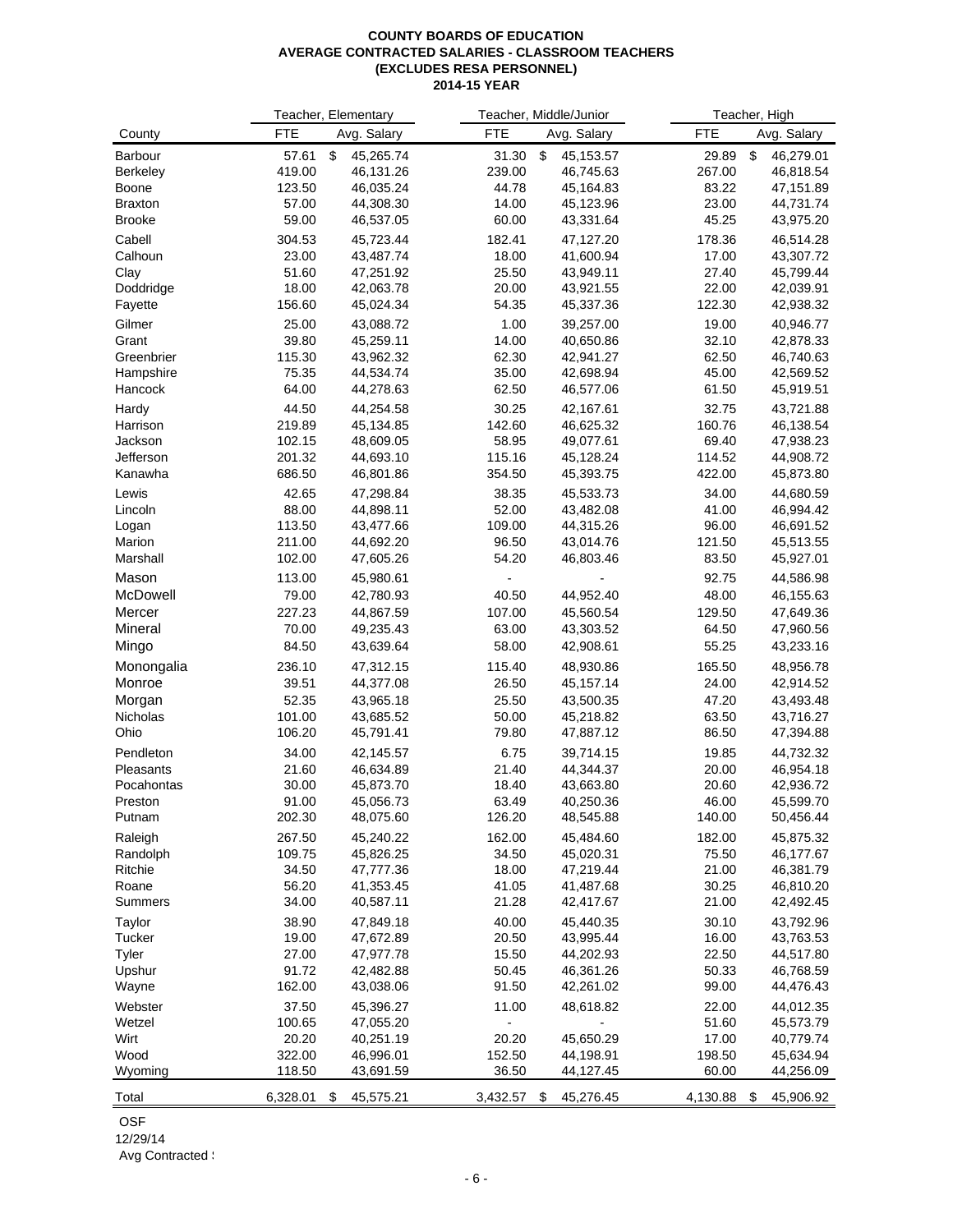#### **COUNTY BOARDS OF EDUCATION AVERAGE CONTRACTED SALARIES - CLASSROOM TEACHERS (EXCLUDES RESA PERSONNEL) 2014-15 YEAR**

|                |               | Teacher, Special Education |                | Teacher, Homebound |               | Teacher Vocational (K-12) |  |
|----------------|---------------|----------------------------|----------------|--------------------|---------------|---------------------------|--|
| County         | <b>FTE</b>    | Avg. Salary                | <b>FTE</b>     | Avg. Salary        | <b>FTE</b>    | Avg. Salary               |  |
| Barbour        | 28.67         | \$<br>42,928.98            |                | \$                 | 7.75          | \$<br>43,246.77           |  |
| Berkeley       | 241.00        | 46,271.72                  |                |                    | 54.50         | 48,632.23                 |  |
| Boone          | 81.50         | 48,065.53                  | 3.00           | 55,305.33          | 13.00         | 50,787.85                 |  |
| <b>Braxton</b> | 26.00         | 42,373.42                  |                |                    | 10.00         | 46,328.30                 |  |
| <b>Brooke</b>  | 46.00         | 42,681.19                  |                |                    | 16.00         | 52,981.22                 |  |
| Cabell         | 128.00        | 46,877.52                  |                |                    | 32.00         | 48,890.55                 |  |
| Calhoun        | 10.00         | 40,979.93                  |                |                    | 12.00         | 40,951.25                 |  |
| Clay           | 15.00         | 44,053.40                  |                |                    | 8.30          | 49,774.95                 |  |
| Doddridge      | 20.50         | 44,136.61                  |                |                    | 6.25          | 39,609.91                 |  |
| Fayette        | 84.75         | 45,337.41                  |                |                    | 30.00         | 49,512.38                 |  |
|                |               |                            |                |                    |               |                           |  |
| Gilmer         | 8.50          | 46,936.12                  |                |                    | 3.00          | 41,811.71                 |  |
| Grant          | 16.00         | 39,702.44                  |                |                    | 10.00         | 43,047.66                 |  |
| Greenbrier     | 51.80         | 45,302.87                  |                |                    | 22.50         | 41,192.02                 |  |
| Hampshire      | 49.00         | 44,919.99                  |                |                    | 13.00         | 46,804.21                 |  |
| Hancock        | 68.00         | 45,028.34                  |                |                    | 17.00         | 45,694.06                 |  |
| Hardy          | 15.00         | 43,957.53                  |                |                    | 10.50         | 49,096.27                 |  |
| Harrison       | 125.00        | 45,382.03                  |                |                    | 42.75         | 47,757.11                 |  |
| Jackson        | 63.00         | 46,074.87                  | 1.00           | 54,935.00          | 28.00         | 50,760.12                 |  |
| Jefferson      | 93.00         | 47,630.08                  | 1.00           | 62,396.00          | 24.50         | 51,788.47                 |  |
| Kanawha        | 332.00        | 48,431.44                  | 8.00           | 56,910.00          | 35.00         | 51,004.89                 |  |
| Lewis          | 34.00         | 45,520.35                  | 1.00           | 52,195.00          | 10.00         | 46,349.40                 |  |
| Lincoln        | 39.00         | 47,263.90                  | 1.00           | 47,984.00          | 8.00          | 43,869.18                 |  |
| Logan          | 59.00         | 45,100.76                  |                |                    | 22.00         | 47,757.32                 |  |
| Marion         | 76.00         | 43,056.22                  | 0.50           | 46,432.00          | 24.00         | 47,245.15                 |  |
| Marshall       | 39.80         | 44,827.46                  |                |                    | 22.00         | 45,737.25                 |  |
| Mason          | 44.00         | 42,519.00                  | 1.00           | 43,644.00          | 18.00         | 44,456.99                 |  |
| McDowell       | 54.00         | 44,813.01                  |                |                    | 11.00         | 42,805.00                 |  |
| Mercer         | 120.00        | 47,261.29                  |                |                    | 17.00         | 45,139.22                 |  |
| Mineral        | 42.20         | 46,382.01                  |                |                    | 23.50         | 49,114.59                 |  |
| Mingo          | 48.00         | 48,863.77                  | 1.00           | 56,046.90          | 18.75         | 41,708.99                 |  |
|                |               |                            |                |                    |               |                           |  |
| Monongalia     | 171.00        | 46,771.41                  | $\overline{a}$ |                    | 16.50         | 51,327.03                 |  |
| Monroe         | 17.00         | 39,509.53                  |                |                    | 11.00         | 40,826.44                 |  |
| Morgan         | 21.60         | 47,442.35                  | 0.40           | 45,236.00          | 6.00          | 51,193.03                 |  |
| Nicholas       | 43.00         | 42,486.98                  |                |                    | 9.00          | 41,434.36                 |  |
| Ohio           | 52.50         | 46,831.14                  |                |                    | 17.00         | 50,667.09                 |  |
| Pendleton      | 16.25         | 41,740.58                  |                |                    | 2.00          | 48,233.03                 |  |
| Pleasants      | 15.00         | 46,298.46                  |                |                    | 12.00         | 42,763.07                 |  |
| Pocahontas     | 14.50         | 45,411.66                  |                |                    | 6.00          | 43,810.83                 |  |
| Preston        | 57.21         | 43,396.36                  |                |                    | 18.00         | 47,106.69                 |  |
| Putnam         | 114.00        | 49,504.43                  |                |                    | 45.00         | 52,663.71                 |  |
| Raleigh        | 133.50        | 44,103.00                  |                |                    | 45.50         | 46,933.43                 |  |
| Randolph       | 36.25         | 45,118.74                  |                |                    | 23.00         | 46,965.95                 |  |
| Ritchie        | 16.00         | 43,819.13                  |                |                    | 2.00          | 39,839.50                 |  |
| Roane          | 20.50         | 42,710.20                  | 1.00           | 51,411.00          | 6.00          | 47,986.74                 |  |
| Summers        | 14.75         | 45,655.17                  |                |                    | 6.00          | 41,955.67                 |  |
| Taylor         | 24.00         | 40,724.08                  |                |                    | 8.50          | 44,334.58                 |  |
| Tucker         | 14.00         | 44,930.71                  |                |                    | 6.50          | 39,568.38                 |  |
| Tyler          | 21.00         | 43,154.81                  |                |                    | 5.00          | 52,850.36                 |  |
| Upshur         | 55.00         | 43,340.22                  |                |                    | 19.50         | 46,015.08                 |  |
| Wayne          | 99.00         | 41,091.63                  |                |                    | 29.50         | 42,658.90                 |  |
| Webster        |               |                            |                |                    | 5.00          | 40,351.20                 |  |
|                | 9.50<br>40.30 | 45,814.79                  |                |                    |               |                           |  |
| Wetzel<br>Wirt | 8.60          | 43,283.26                  |                |                    | 11.50<br>4.00 | 45,814.97                 |  |
| Wood           | 124.00        | 42,759.28                  |                |                    | 19.50         | 41,421.10                 |  |
| Wyoming        | 69.00         | 45,515.33<br>45,827.88     |                |                    | 16.00         | 47,097.15<br>45,831.23    |  |
|                |               |                            |                |                    |               |                           |  |
| Total          | 3,266.18      | \$<br>45,671.69            | 18.90          | \$<br>54,556.52    | 920.30        | \$<br>47,160.52           |  |

OSF

12/29/14

Avg Contracted :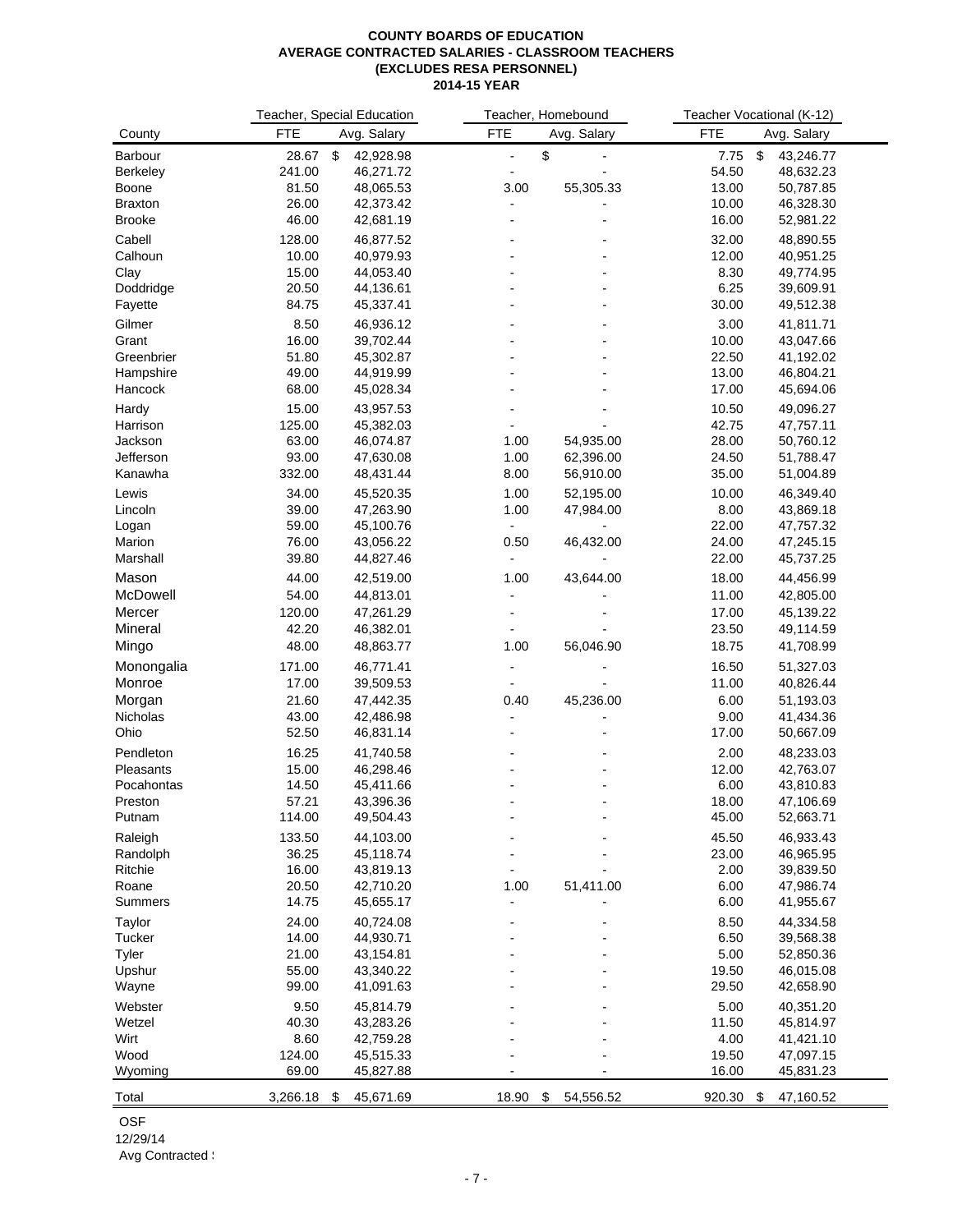#### **COUNTY BOARDS OF EDUCATION AVERAGE CONTRACTED SALARIES - CLASSROOM TEACHERS (EXCLUDES RESA PERSONNEL) 2014-15 YEAR** Total

|                     |                | <b>ROTC</b> Instructor |            | <b>Permanent Substitutes</b> |                  | <b>Classroom Teachers</b> |
|---------------------|----------------|------------------------|------------|------------------------------|------------------|---------------------------|
| County              | <b>FTE</b>     | Avg. Salary            | <b>FTE</b> | Avg. Salary                  | <b>FTE</b>       | Avg. Salary               |
| <b>Barbour</b>      |                | \$                     |            | \$                           | 170.70           | \$45,125.31               |
| Berkeley            | 3.00           | 58,610.31              |            |                              | 1,297.50         | 46,612.44                 |
| Boone               |                |                        |            |                              | 377.50           | 46,854.29                 |
| <b>Braxton</b>      |                |                        |            |                              | 149.00           | 44,624.41                 |
| <b>Brooke</b>       |                |                        |            |                              | 238.25           | 44,778.98                 |
| Cabell              | 4.00           | 50,766.90              |            |                              | 897.30           | 46,579.40                 |
| Calhoun             |                |                        |            |                              | 87.00            | 42,108.11                 |
| Clay                |                |                        |            |                              | 140.80           | 45,940.95                 |
| Doddridge           |                |                        |            |                              | 90.75            | 42,935.43                 |
| Fayette             | 2.00           | 59,203.10              |            |                              | 479.00           | 44,891.18                 |
| Gilmer              |                |                        |            |                              | 64.50            | 43,085.92                 |
| Grant<br>Greenbrier | 5.00           |                        |            |                              | 120.90<br>357.40 | 43,270.05                 |
| Hampshire           |                | 65,288.97              |            |                              | 229.35           | 44,440.56<br>44,053.28    |
| Hancock             |                |                        |            |                              | 290.00           | 45,487.30                 |
| Hardy               |                |                        |            |                              | 147.00           | 44,182.86                 |
| Harrison            | 3.00           | 71,931.67              |            |                              | 756.00           | 45,936.82                 |
| Jackson             | $\overline{a}$ |                        |            |                              | 342.50           | 48,404.09                 |
| Jefferson           | 2.00           | 57,048.42              | 5.00       | 36,294.04                    | 602.50           | 45,746.76                 |
| Kanawha             | 11.00          | 62,530.33              |            |                              | 1,989.00         | 46,947.19                 |
| Lewis               | 2.00           | 63,850.50              |            |                              | 177.00           | 46,370.60                 |
| Lincoln             | 2.00           | 64,049.01              |            |                              | 257.00           | 45,490.05                 |
| Logan               | 4.00           | 43,901.46              |            |                              | 439.50           | 44,967.96                 |
| Marion              |                |                        |            |                              | 578.50           | 44,546.54                 |
| Marshall            |                |                        |            |                              | 330.50           | 46,821.60                 |
| Mason               |                |                        |            |                              | 297.75           | 45,145.60                 |
| McDowell            |                |                        | 1.00       | 40,122.00                    | 256.50           | 44,205.36                 |
| Mercer              | 8.00           | 56,568.37              |            |                              | 665.73           | 46,227.96                 |
| Mineral             |                |                        |            |                              | 293.20           | 47,148.33                 |
| Mingo               |                |                        |            |                              | 290.50           | 43,999.31                 |
| Monongalia          |                |                        |            |                              | 748.50           | 48,169.46                 |
| Monroe              | 2.00           | 54,661.24              |            |                              | 135.01           | 43,787.39                 |
| Morgan              | ÷,             |                        | 1.00       | 32,904.70                    | 163.05           | 44,525.16                 |
| Nicholas            | 2.00           | 68,448.24              |            |                              | 291.50           | 43,978.31                 |
| Ohio                |                |                        |            |                              | 368.00           | 47,146.53                 |
| Pendleton           |                |                        |            |                              | 87.85            | 43,125.69                 |
| Pleasants           |                |                        |            |                              | 96.00            | 45,654.66                 |
| Pocahontas          | 2.00           | 34,212.02              |            |                              | 92.50<br>305.49  | 44,283.79<br>43,809.14    |
| Preston<br>Putnam   |                |                        |            |                              | 680.50           | 49,181.65                 |
| Raleigh             | 2.00           | 64,778.08              |            |                              | 872.00           | 45,368.00                 |
| Randolph            |                |                        |            |                              | 305.00           | 45,710.75                 |
| Ritchie             |                |                        |            |                              | 102.50           | 46,241.59                 |
| Roane               |                |                        |            |                              | 170.00           | 43,307.63                 |
| Summers             |                |                        |            |                              | 109.28           | 41,984.97                 |
| Taylor              |                |                        |            |                              | 155.50           | 44,623.96                 |
| Tucker              |                |                        |            |                              | 81.00            | 44,813.99                 |
| Tyler               |                |                        |            |                              | 98.00            | 45,439.76                 |
| Upshur              |                |                        |            |                              | 284.00           | 44,707.67                 |
| Wayne               | 6.00           | 64,671.63              |            |                              | 517.00           | 43,063.28                 |
| Webster             | 2.00           | 50,755.10              |            |                              | 98.80            | 45,353.74                 |
| Wetzel              |                |                        |            |                              | 222.00           | 45,623.38                 |
| Wirt                |                |                        |            |                              | 76.00            | 42,107.73                 |
| Wood                | 4.00           | 63,823.80              |            |                              | 896.50           | 45,910.09                 |
| Wyoming             |                |                        |            |                              | 317.00           | 44,555.11                 |
| Total               | 66.00          | 59,310.02<br>\$        | 7.00       | \$36,356.70                  | 19,686.11        | \$45,783.34               |

OSF

12/29/14

Avg Contracted :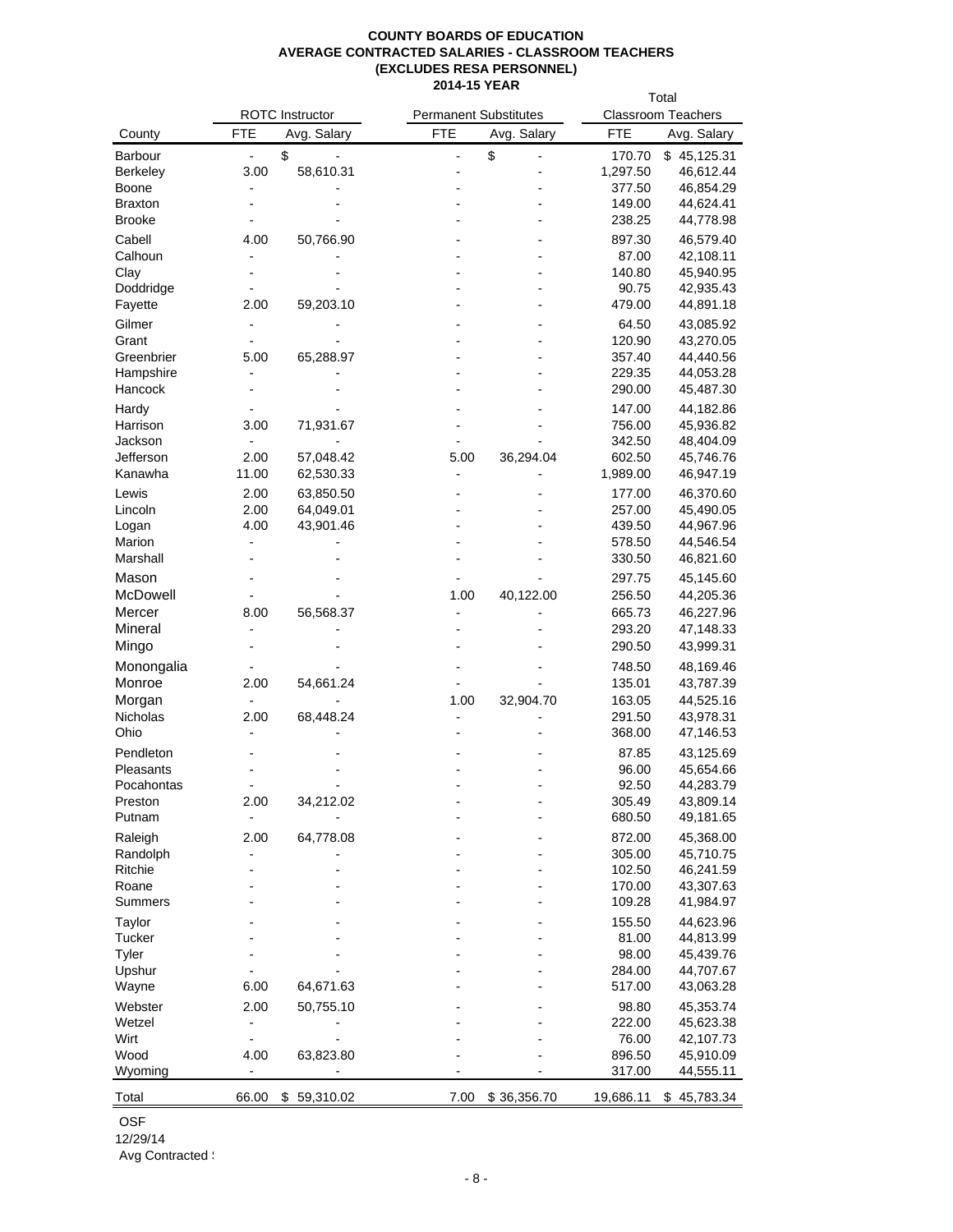### **COUNTY BOARDS OF EDUCATION COMPARISON OF AVERAGE CONTRACTED SALARIES CLASSROOM TEACHERS (EXCLUDING RESA PERSONNEL) 2012-13 THROUGH 2014-15**

|                         | Avg. Sal.              | Avg. Sal.              |                  |                      | Avg. Sal.              |                    |                |
|-------------------------|------------------------|------------------------|------------------|----------------------|------------------------|--------------------|----------------|
| County                  | 2012-13                | 2013-14                | Difference       | Percent              | 2014-15                | Difference         | Percent        |
| <b>Barbour</b>          | \$43,667.71            | \$43,855.84            | \$<br>188.13     | 0.43%                | \$45,125.31            | \$1,269.47         | 2.91%          |
| Berkeley                | 46,094.39              | 45,499.68              | (594.71)         | $-1.29%$             | 46,612.44              | 1,112.76           | 2.41%          |
| Boone                   | 46,130.69              | 46,140.42              | 9.73             | 0.02%                | 46,854.29              | 713.87             | 1.55%          |
| <b>Braxton</b>          | 44,759.32              | 43,878.06              | (881.26)         | $-1.97%$             | 44,624.41              | 746.35             | 1.67%          |
| <b>Brooke</b>           | 45,488.56              | 45,113.41              | (375.15)         | $-0.82%$             | 44,778.98              | (334.43)           | $-0.74%$       |
| Cabell                  | 45,773.65              | 45,531.04              | (242.61)         | $-0.53%$             | 46,579.40              | 1,048.36           | 2.29%          |
| Calhoun                 | 42,168.40              | 41,467.64              | (700.76)         | $-1.66%$             | 42,108.11              | 640.47             | 1.52%          |
| Clay                    | 44,780.60              | 44,620.36              | (160.24)         | $-0.36%$             | 45,940.95              | 1,320.59           | 2.95%          |
| Doddridge               | 42,740.83              | 42,083.56              | (657.27)         | $-1.54%$             | 42,935.43              | 851.87             | 1.99%          |
| Fayette                 | 44,475.73              | 44,155.48              | (320.25)         | $-0.72%$             | 44,891.18              | 735.70             | 1.65%          |
| Gilmer                  | 41,941.70              | 42,204.68              | 262.98           | 0.63%                | 43,085.92              | 881.24             | 2.10%          |
| Grant                   | 42,506.63              | 42,508.41              | 1.78             | 0.00%                | 43,270.05              | 761.64             | 1.79%          |
| Greenbrier              | 43,699.22              | 43,448.51              | (250.71)         | $-0.57%$             | 44,440.56              | 992.05             | 2.27%          |
| Hampshire               | 42,748.14              | 42,622.02              | (126.12)         | $-0.30%$             | 44,053.28              | 1,431.26           | 3.35%          |
| Hancock                 | 44,964.06              | 44,966.47              | 2.41             | 0.01%                | 45,487.30              | 520.83             | 1.16%          |
| Hardy                   | 44,279.80              | 43,438.90              | (840.90)         | $-1.90%$             | 44,182.86              | 743.96             | 1.68%          |
| Harrison                | 45,806.85              | 45,262.88              | (543.97)         | $-1.19%$             | 45,936.82              | 673.94             | 1.47%          |
| Jackson                 | 46,951.23              | 47,203.48              | 252.25           | 0.54%                | 48,404.09              | 1,200.61           | 2.56%          |
| Jefferson               | 44,443.54              | 44,597.14              | 153.60           | 0.35%                | 45,746.76              | 1,149.62           | 2.59%          |
| Kanawha                 | 46,926.77              | 46,587.13              | (339.64)         | $-0.72%$             | 46,947.19              | 360.06             | 0.77%          |
| Lewis                   | 46,049.25              | 45,977.40              | (71.85)          | $-0.16%$             | 46,370.60              | 393.20             | 0.85%          |
| Lincoln                 | 44,164.26              | 43,981.73              | (182.53)         | $-0.41%$             | 45,490.05              | 1,508.32           | 3.42%          |
| Logan                   | 44,024.04              | 42,936.01              | (1,088.03)       | $-2.47%$             | 44,967.96              | 2,031.95           | 4.62%          |
| Marion                  | 44,527.94              | 44,103.54              | (424.40)         | $-0.95%$             | 44,546.54              | 443.00             | 0.99%          |
| Marshall                | 46,383.29              | 46,512.56              | 129.27           | 0.28%                | 46,821.60              | 309.04             | 0.67%          |
| Mason                   | 45,633.16              | 44,924.14              | (709.02)         | $-1.55%$             | 45,145.60              | 221.46             | 0.49%          |
| McDowell                | 44,925.26              | 43,346.10              | (1,579.16)       | $-3.52%$             | 44,205.36              | 859.26             | 1.91%          |
| Mercer                  | 45,686.25              | 45,604.17              | (82.08)          | $-0.18%$             | 46,227.96              | 623.79             | 1.37%          |
| Mineral                 | 46,912.82              | 46,715.75              | (197.07)         | $-0.42%$             | 47,148.33              | 432.58             | 0.92%          |
| Mingo                   | 43,933.18              | 43,958.16              | 24.98            | 0.06%                | 43,999.31              | 41.15              | 0.09%          |
| Monongalia              | 47,583.35              | 47,341.68              | (241.67)         | $-0.51%$             | 48,169.46              | 827.78             | 1.74%          |
| Monroe                  | 42,237.25              | 42,202.18              | (35.07)          | $-0.08%$             | 43,787.39              | 1,585.21           | 3.75%          |
| Morgan                  | 43,551.36              | 43,602.03              | 50.67            | 0.12%                | 44,525.16              | 923.13             | 2.12%          |
| Nicholas                | 44,582.45              | 43,668.15              | (914.30)         | $-2.05%$             | 43,978.31              | 310.16             | 0.70%          |
| Ohio                    | 46,322.06              | 46,346.85              | 24.79            | 0.05%                | 47,146.53              | 799.68             | 1.73%          |
| Pendleton               | 44,634.17              | 42,435.54              | (2, 198.63)      | $-4.93%$             | 43,125.69              | 690.15             | 1.55%          |
| Pleasants               | 45,994.45              | 45,933.61              | (60.84)          | $-0.13%$             | 45,654.66              | (278.95)           | $-0.61%$       |
| Pocahontas              | 43,581.23              | 43,806.60              | 225.37           | 0.52%                | 44,283.79              | 477.19             | 1.09%          |
| Preston                 | 44,552.14              | 43,981.54              | (570.60)         | $-1.28%$             | 43,809.14              | (172.40)           | $-0.39%$       |
| Putnam                  | 49,014.51              | 48,494.10              | (520.41)         | $-1.06%$             | 49,181.65              | 687.55             | 1.40%          |
| Raleigh                 | 45,291.98              | 45,214.84              | (77.14)          | $-0.17%$             | 45,368.00              | 153.16             | 0.34%          |
| Randolph                | 45,895.09              | 45,224.58              | (670.51)         | $-1.46%$             | 45,710.75              | 486.17             | 1.06%          |
| Ritchie                 | 44,279.09              | 45,039.85              | 760.76           | 1.72%                | 46,241.59              | 1,201.74           | 2.71%          |
| Roane<br><b>Summers</b> | 43,194.95<br>42,345.11 | 42,659.47<br>40,928.38 | (535.48)         | $-1.24%$             | 43,307.63<br>41,984.97 | 648.16             | 1.50%          |
|                         |                        |                        | (1, 416.73)      | $-3.35%$             |                        | 1,056.59           | 2.50%          |
| Taylor                  | 45,391.46              | 44,117.82              | (1, 273.64)      | $-2.81%$             | 44,623.96              | 506.14             | 1.12%          |
| Tucker                  | 44,548.66              | 44,556.98              | 8.32             | 0.02%                | 44,813.99              | 257.01             | 0.58%          |
| Tyler                   | 44,416.32              | 44,106.45              | (309.87)         | $-0.70%$             | 45,439.76              | 1,333.31<br>223.88 | 3.00%          |
| Upshur                  | 45,076.40<br>42,957.57 | 44,483.79<br>42,663.94 | (592.61)         | $-1.31%$<br>$-0.68%$ | 44,707.67              | 399.34             | 0.50%          |
| Wayne                   |                        |                        | (293.63)         |                      | 43,063.28              |                    | 0.93%          |
| Webster                 | 45,232.75              | 45,018.12              | (214.63)         | $-0.47%$             | 45,353.74              | 335.62             | 0.74%          |
| Wetzel<br>Wirt          | 44,759.32<br>41,346.44 | 45,113.07              | 353.75<br>198.14 | 0.79%<br>0.48%       | 45,623.38              | 510.31<br>563.15   | 1.14%          |
| Wood                    | 46,102.83              | 41,544.58<br>45,221.90 | (880.93)         | $-1.91%$             | 42,107.73<br>45,910.09 | 688.19             | 1.36%<br>1.49% |
| Wyoming                 | 44,736.36              | 43,584.88              | (1, 151.48)      | $-2.57%$             | 44,555.11              | 970.23             | 2.17%          |
|                         |                        |                        |                  |                      |                        |                    |                |
| Total                   | \$45,452.66            | \$45,086.43            | (366.23)<br>\$   | $-0.81%$             | \$45,783.34            | \$<br>696.91       | 1.53%          |

### OSF

12/29/14